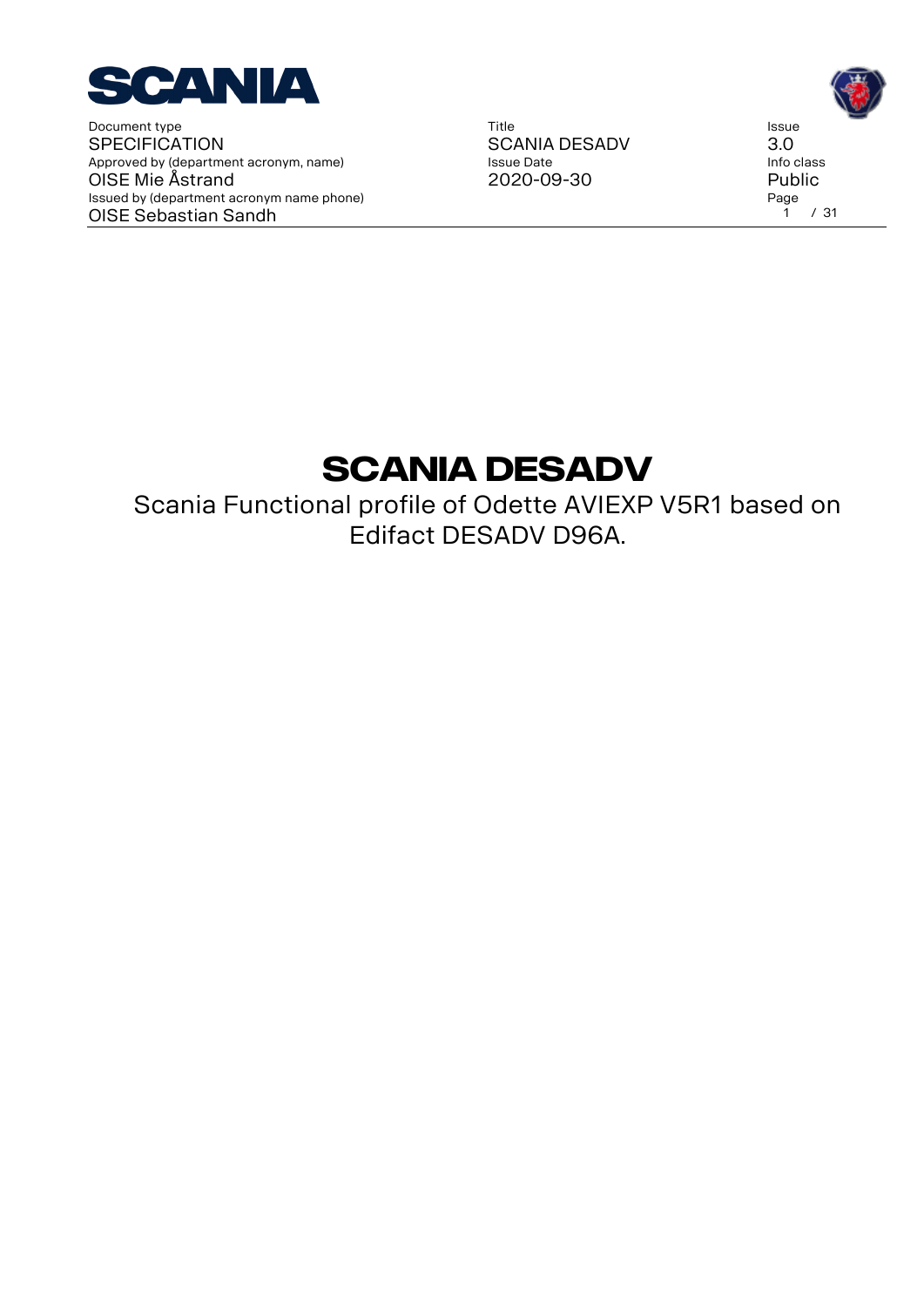

Title SCANIA DESADV Issue Date 2020-09-30

Issue 3.0 Info class Public Page  $2^{7}$  / 31

# **PURPOSE OF MESSAGE AND BASIC FUNCTION**

The purpose of the despatch advice message DESADV is to provide the final goods receiver with detailed information about actual contents of a consignment from the consignor.

One DESADV corresponds to one consignment.

The DESADV is based on the fact that a consignment is defined as a certain quantity of goods despatched from a certain consignor to a certain consignee on the one and same occasion. One or more consignments can be loaded physically on a vehicle but one consignment must not be divided amongst several vehicles. A certain consignment is always to be kept together when carried from consignor to final consignee. In practice, a consignment corresponds to one DESADV.

# **DESADV RELATED TO DELIVERY NOTE**

The contents of the delivery note must correspond to the DESADV. However, the DESADV contains more detailed information than the delivery note. The Despatch Advice Number and the Consignor's Identification Number must be clearly stated on the delivery note and on the way-bill.

### **CREATE A DESADV**

The contents of a DESADV shall reflect the real contents of the consignment. Transmission of the message must not take place before the time that the consignment leaves the consignor (supplier).

The supplier is obliged to ensure that the DESADV reaches Scania well in advance of the goods arriving at Scania. At all times the supplier must be capable of submitting the DESADV within one hour of the consignment leaving the consignor. DESADV sent too late will cause the same problem at the goods reception at Scania as when a DESADV is not sent at all.

Information should automatically be taken from DELFOR, instead of using hard coded information from supplier's systems.

Non-significant zeros and blanks in data strings should be suppressed. However, if alphanumeric field contains leading zeros for some data and the same data occurs in EDI-messages and/or transport labels and/or on accompanying documents then the leading zeros must occur in all instances. In such a case the leading zeros are to be looked upon as being significant.

## **BATCH NUMBER**

These are the requirements when batch information is needed by Scania:

The batch information shall be given in segment GIR (BX), first the cast code then the cast number with a blank in between (e.g. 32 123456). When there is no cast code, set a hyphen (-) then a blank and the cast number (e.g. – 123456).

For a consignment that contains parts with different batch number, a new CPS loop has to be created for each batch number.

## **PACKING AND GOODS LABEL INFORMATION**

The packing and goods label information in the DESADV should correspond to the physical consignment. For information on how pallets and boxes shall be packed and labelled can be found in Scania packing manual and Transport label specifications.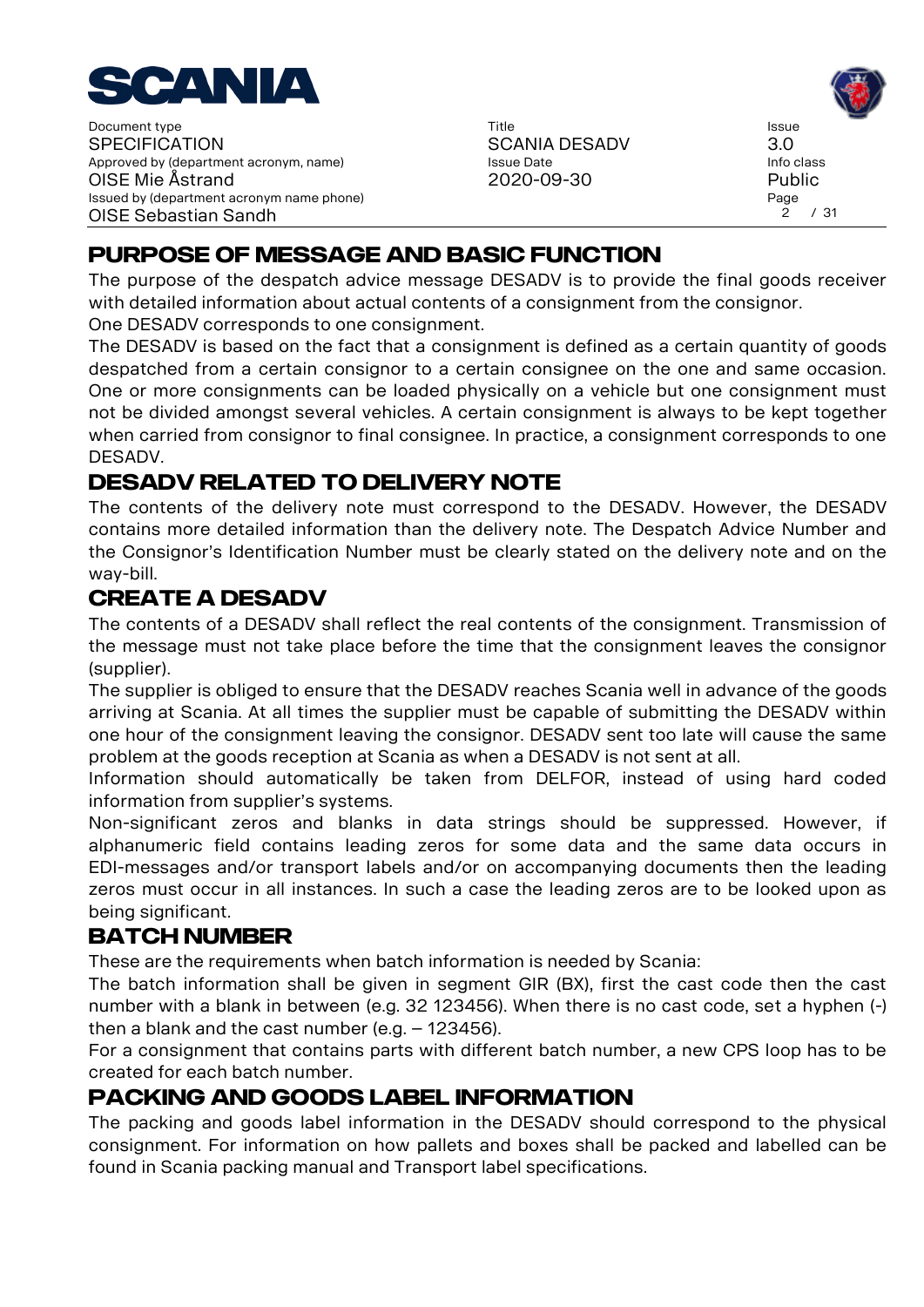

**Change Log**

Title SCANIA DESADV Issue Date 2020-09-30

Issue 3.0 Info class Public Page<br>3  $/31$ 

| Date       | Changed by         | <b>Version</b> | Change                                                                                                    |
|------------|--------------------|----------------|-----------------------------------------------------------------------------------------------------------|
| 2020-04-21 | Sebastian<br>Sandh | 3.0            | Updated layout of the implementation guideline                                                            |
| 2020-04-21 | Sebastian<br>Sandh | 3.0            | Added information in BGM 1004 Remark                                                                      |
| 2020-04-21 | Sebastian<br>Sandh | 3.0            | Added information in RFF+AAT 1154 Remark                                                                  |
| 2020-05-05 | Sebastian<br>Sandh | 3.0            | Removed information on KANBAN from preface and all the KANBAN related<br>information from the GIR segment |
| 2020-07-09 | Sebastian<br>Sandh | 3.0            | Added information to remarks for NAD+BY, NAD+CZ, NAD+SE and NAD+CZ                                        |
| 2020-08-24 | Sebastian<br>Sandh | 3.0            | Increased amount of allowed characters for BGM 1004 to 17                                                 |
| 2020-09-10 | Sebastian<br>Sandh | 3.0            | Created example message                                                                                   |
| 2020-09-10 | Sebastian<br>Sandh | 3.0            | Added UNB and UNZ                                                                                         |
| 2020-09-23 | Sebastian<br>Sandh | 3.0            | Added remarks to several segments to emphasize that they must be re-<br>used on the transport label       |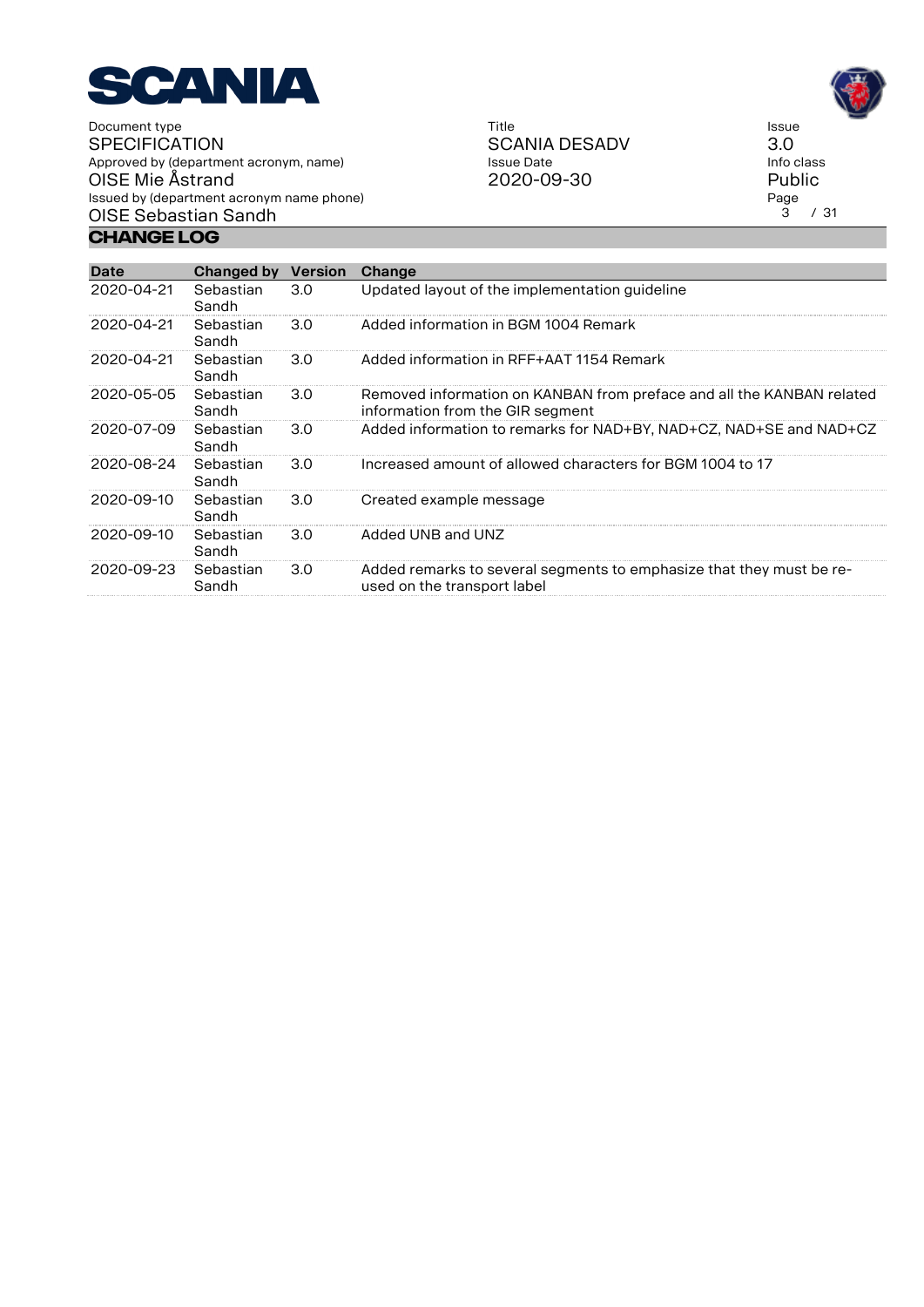

Title SCANIA DESADV Issue Date 2020-09-30

Issue 3.0 Info class Public Page<br>4  $/31$ 

| No. Tag         | St      |                 | <b>MaxRep Content</b>          | <b>Example</b>                                                                      |
|-----------------|---------|-----------------|--------------------------------|-------------------------------------------------------------------------------------|
| 01 UNB          | M       | 1               | <b>INTERCHANGE HEADER</b>      | UNB+UNOA: 2+SENDERUNB111:1:2+<br>094200005560360793BT0002:OD+<br>200930:1337+13239' |
| <b>02 UNH</b>   | M       | 1               | <b>MESSAGE HEADER</b>          | $UNH+7654+DESADV: D: 96A: UN: A01$<br>051'                                          |
| 03 BGM          | М       | $\mathbf{1}$    | Beginning of message           | BGM+351+12345678987654321'                                                          |
| 04 DTM          | R       | 10              | Document/message date/time     | DTM+137:201005030815:203'                                                           |
| 05 MEA          | R       | 5               | Total gross weight             | MEA+AAX+AAD+KGM: 550'                                                               |
| SG <sub>2</sub> | R       | 10              | Consignee                      |                                                                                     |
| <b>06 NAD</b>   | M       | 1               | Name and address               | NAD+CN+CHA:: 92'                                                                    |
| SG <sub>2</sub> | R       | 10              | Consignor                      |                                                                                     |
| <b>07 NAD</b>   | M       | 1               | Name and address               | NAD+CZ+1234::92'                                                                    |
| SG <sub>2</sub> | D       | 10              | Manufacturer of goods          |                                                                                     |
| <b>08 NAD</b>   | M       | 1               | Name and address               | NAD+MF+2345::92'                                                                    |
| SG <sub>2</sub> | D       | 10              | Seller                         |                                                                                     |
| <b>09 NAD</b>   | M       | 1               | Name and address               | NAD+SE+3312::92'                                                                    |
| <b>SG10</b>     | R       | 9999            | CPS-SG11-SG15                  |                                                                                     |
| 10 CPS          | м       | 1               | Consignment packing sequence   | $CPS+1++1$                                                                          |
| <b>SG11</b>     | R       | 9999            | PAC-QTY-SG13                   |                                                                                     |
| <b>11 PAC</b>   | м       | 1               | Package                        | <b>PAC+1'</b>                                                                       |
| 12 QTY          | R       | 10              | Quantity                       | QTY+52:250'                                                                         |
| <b>SG13</b>     | R       | 1000            | PCI-RFF-GIR-SG14               |                                                                                     |
| 13 PCI          | R       | 1               | Package identification         | PCI+17+++G::10'                                                                     |
| <b>14 RFF</b>   | D       | 1               | Reference                      | RFF+AAT: 123456789'                                                                 |
| 15 GIR          | R       | 50              | Related identification numbers | GIR+3+765412345:ML+++32 1234<br>56:BX'                                              |
| <b>SG14</b>     | $\circ$ | 99              | GIN                            |                                                                                     |
| <b>16 GIN</b>   | M       | 1               | Goods identity number          | GIN+BN+23345566'                                                                    |
| <b>SG15</b>     | R       | 9999            | LIN-QTY-SG16                   |                                                                                     |
| <b>17 LIN</b>   | M       | 1               | Line item                      | LIN+++2535115:IN++0'                                                                |
| 18 QTY          | R       | 10              | Quantity                       | QTY+12:250'                                                                         |
| <b>SG16</b>     | R.      | 10 <sup>°</sup> | <b>RFF</b>                     |                                                                                     |
| <b>19 RFF</b>   | М       | $\mathbf{1}$    | Reference                      | RFF+ON: 0345601'                                                                    |
| <b>20 UNT</b>   | М       | 1               | <b>MESSAGE TRAILER</b>         | UNT+19+7654'                                                                        |
| 21 UNZ          | M       | 1               | <b>INTERCHANGE TRAILER</b>     | UNZ+1+13239'                                                                        |

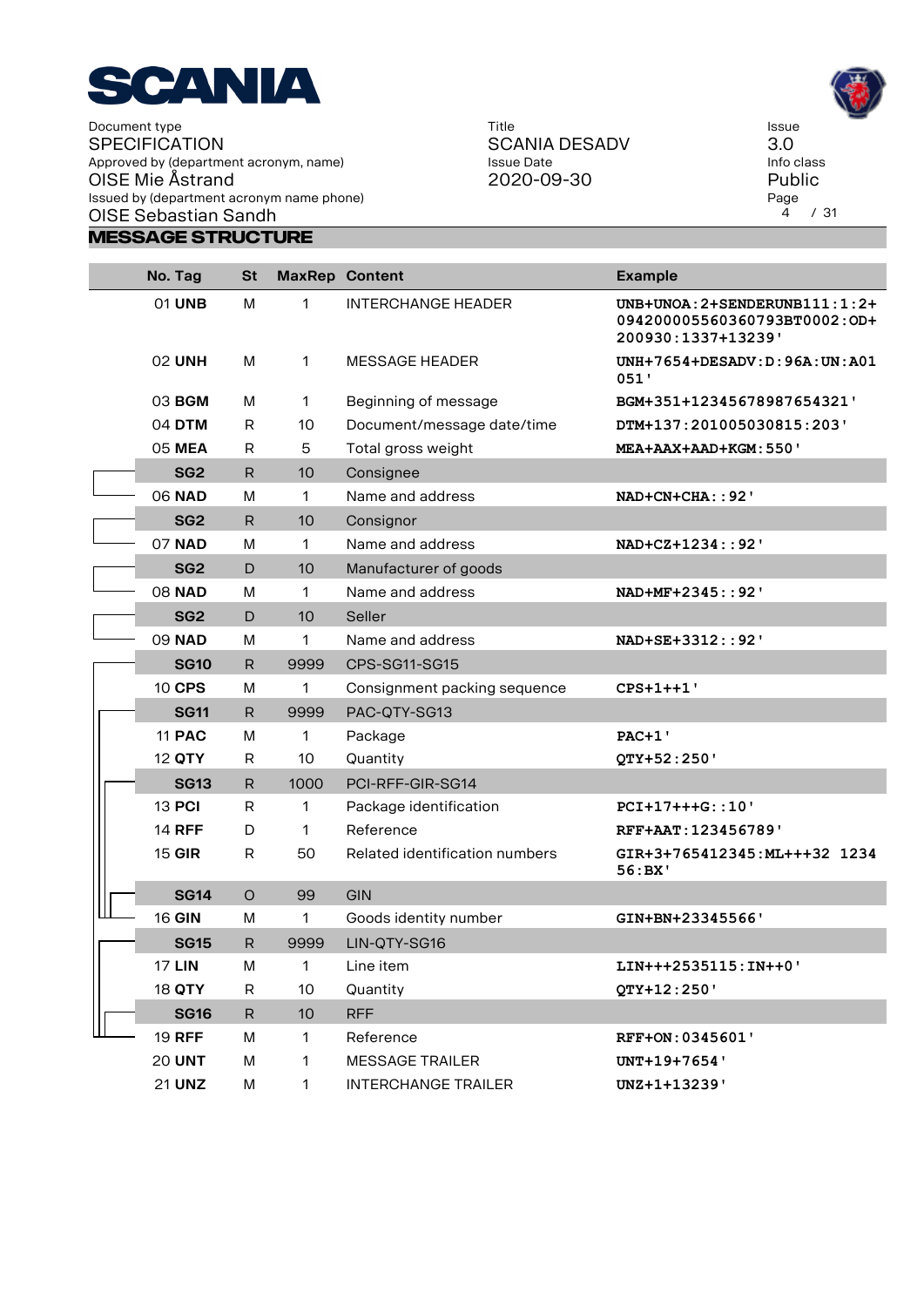

Title SCANIA DESADV Issue Date 2020-09-30



**UNB** M 1 **UNH** M 1 **BGM** M 1 **DTM** R 10 **MEA**  $R$  5 **SG2** R 10 **NAD** M 1 **SG2** R 10 **NAD**  $M$  1 **SG2** D 10 **NAD** M 1 **SG2**  $D$  10 **NAD** M 1 **SG10** R 9999 **CPS** M 1  $\mathcal{L}$ 



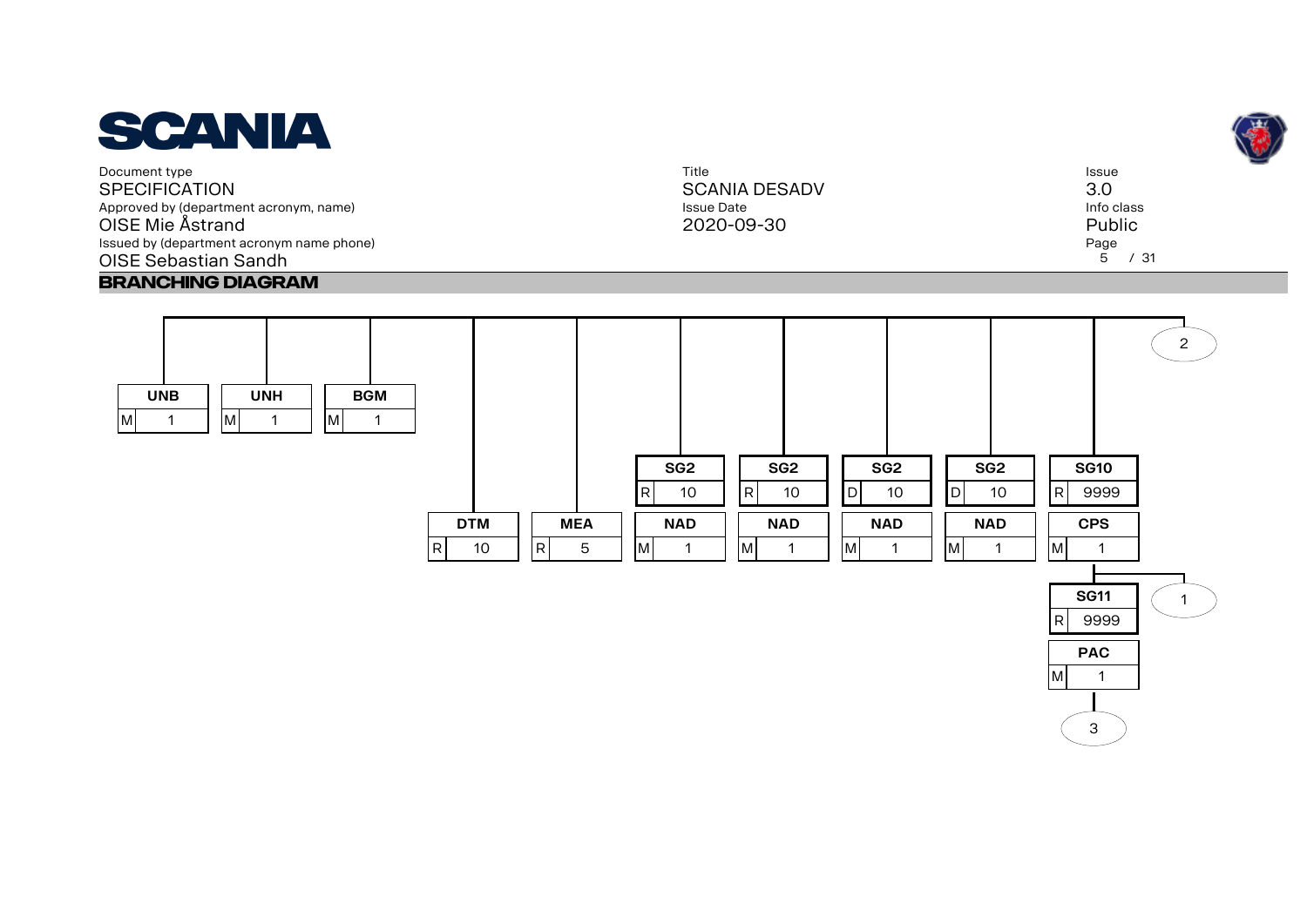

| Title                | <b>Issue</b> |
|----------------------|--------------|
| <b>SCANIA DESADV</b> | 3.0          |
| Issue Date           | Info class   |
| 2020-09-30           | Public       |
|                      | Page         |
|                      | 6 / 31       |



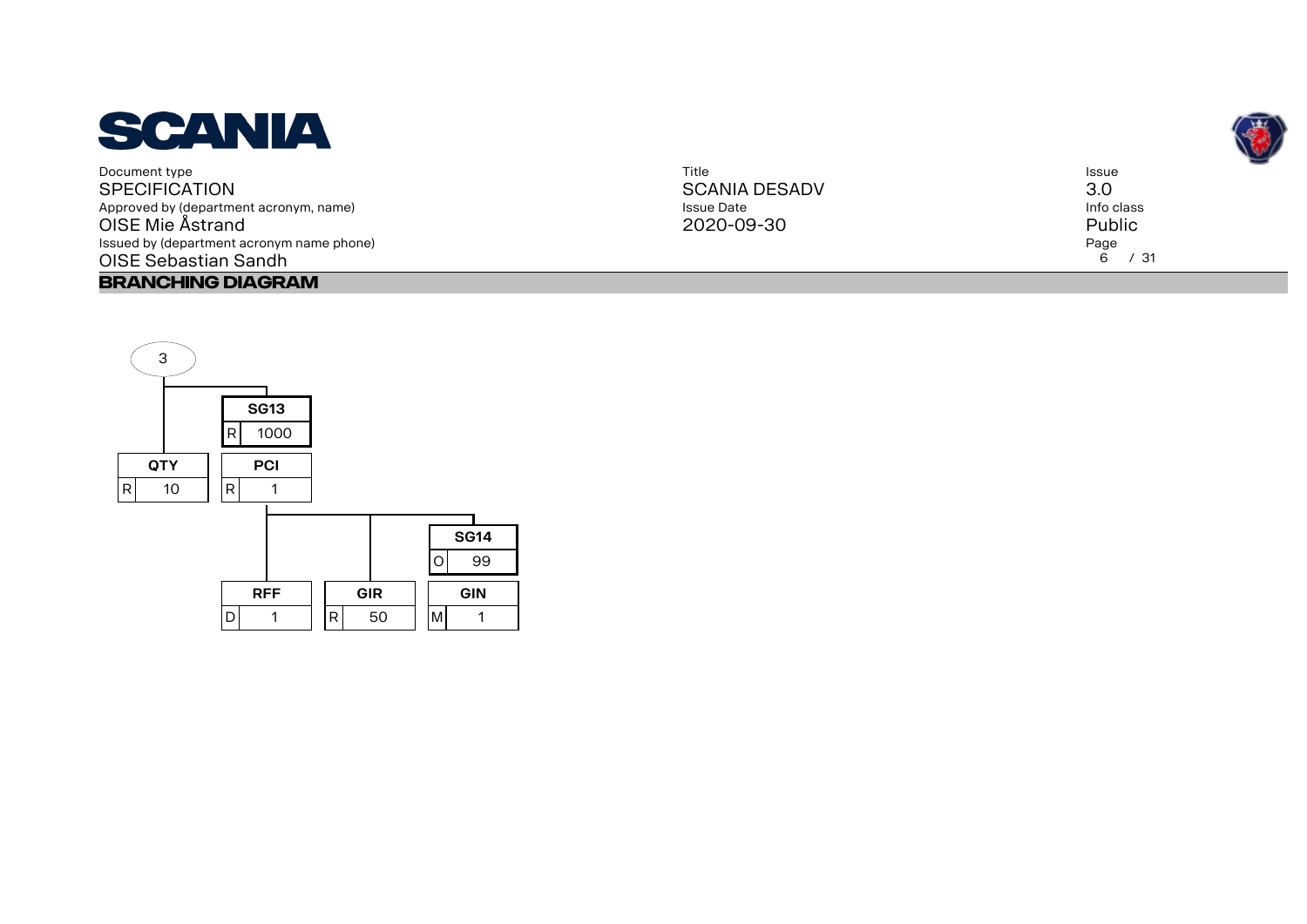

| Title                | Issue      |
|----------------------|------------|
| <b>SCANIA DESADV</b> | 3.0        |
| <b>Issue Date</b>    | Info class |
| 2020-09-30           | Public     |
|                      | Page       |
|                      | 7 / 31     |



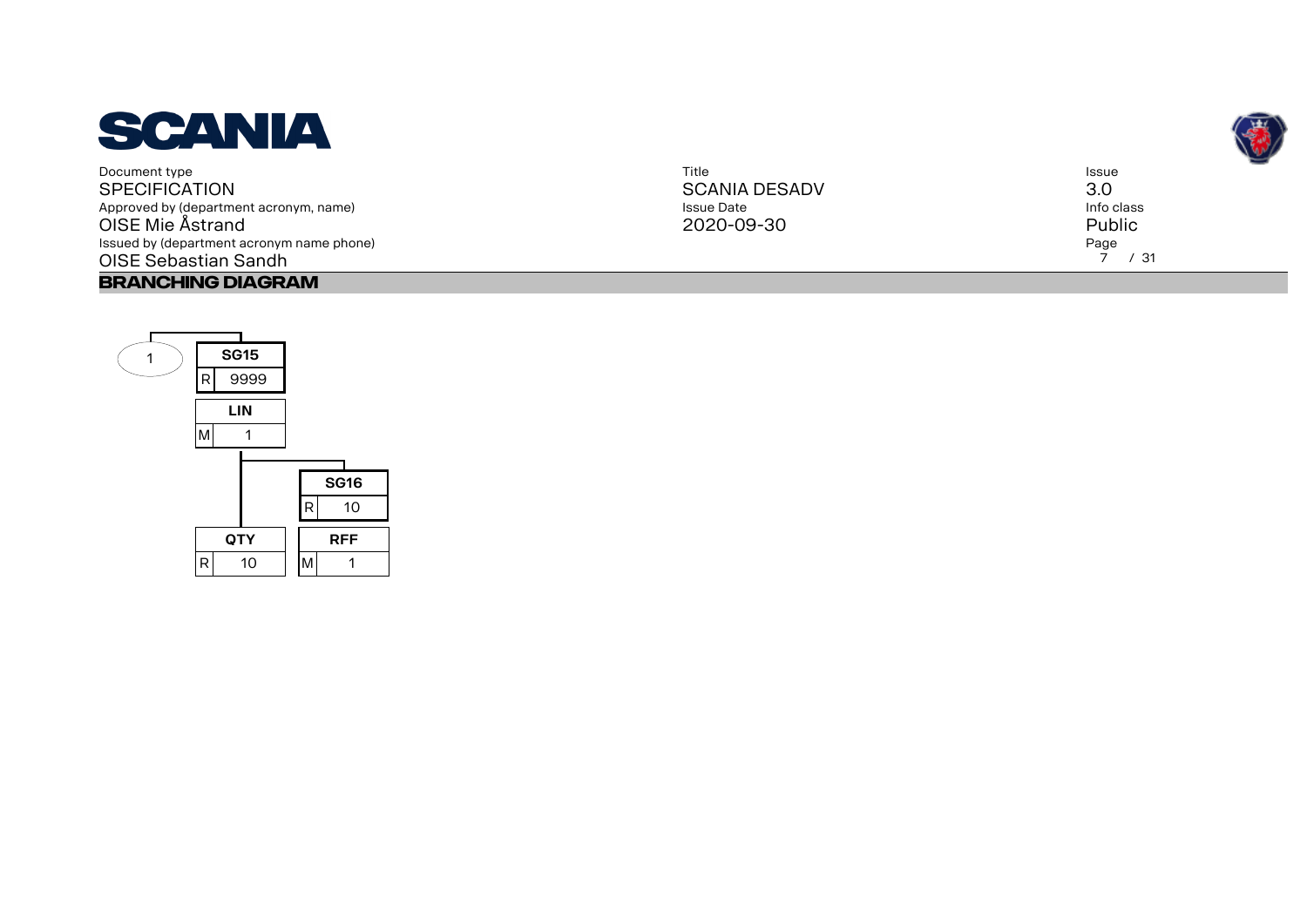

| Title                | Issue      |
|----------------------|------------|
| <b>SCANIA DESADV</b> | 3.0        |
| <b>Issue Date</b>    | Info class |
| 2020-09-30           | Public     |
|                      | Page       |
|                      | 8<br>/31   |
|                      |            |



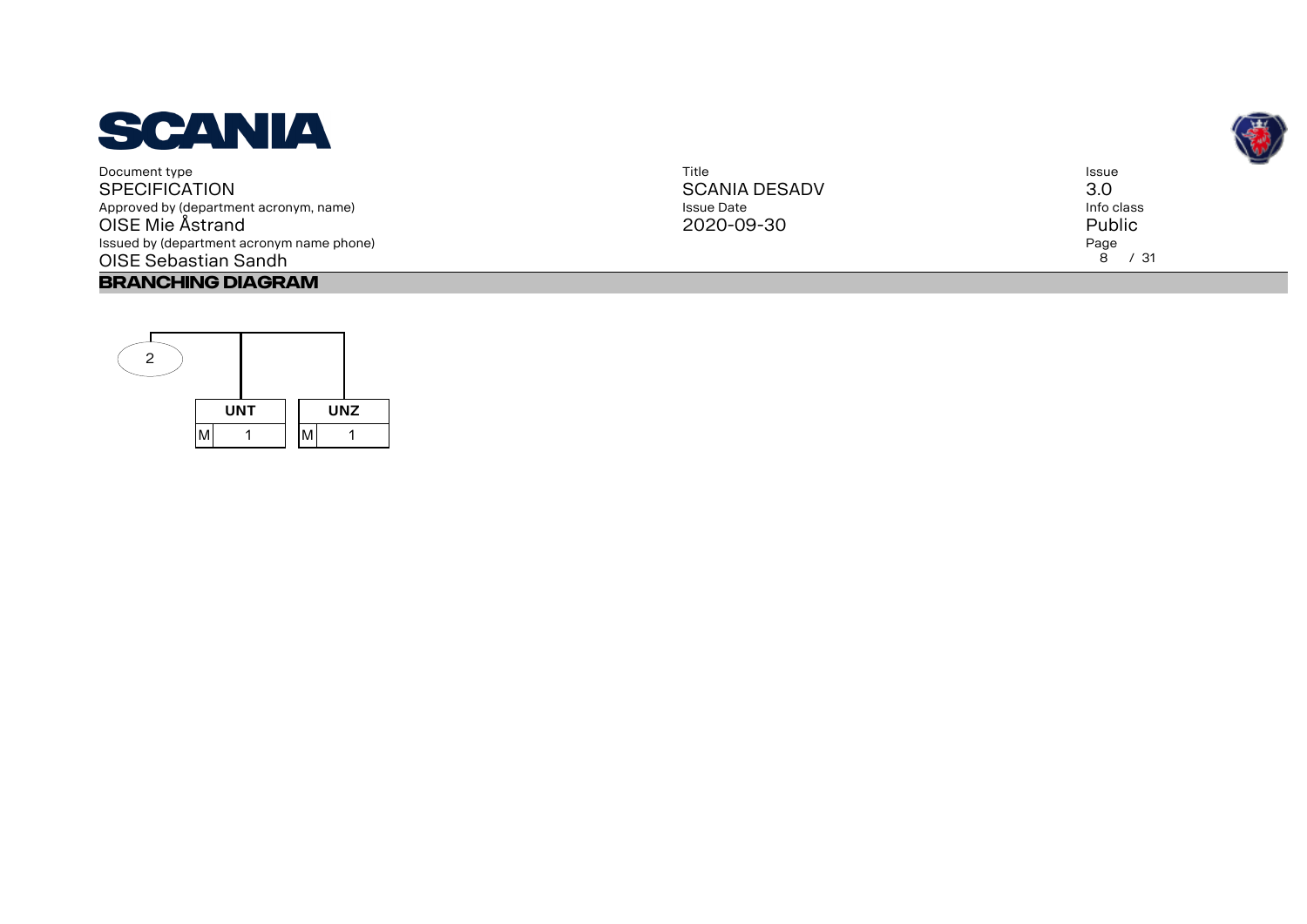

#### **Segment Details**

**UNB**

Seq. No.: 1 Status: M MaxRep: 1

#### **INTERCHANGE HEADER**

Title

Issue Date

|            | Name                                     | <b>St Format</b> | Use / Remarks                                                                                                                                                    | Example                              |
|------------|------------------------------------------|------------------|------------------------------------------------------------------------------------------------------------------------------------------------------------------|--------------------------------------|
| <b>UNB</b> |                                          |                  |                                                                                                                                                                  | <b>UNB</b>                           |
| S001       | <b>SYNTAX IDENTIFIER</b>                 | м                |                                                                                                                                                                  |                                      |
| 0001       | Syntax identifier                        | M a4             |                                                                                                                                                                  | +UNOA                                |
| 0002       | Syntax version number                    | $M$ n1           |                                                                                                                                                                  | : 2                                  |
| S002       | <b>INTERCHANGE SENDER</b>                | м                |                                                                                                                                                                  |                                      |
| 0004       | Sender identification                    | M an35           |                                                                                                                                                                  | +SENDERUNB111                        |
| 0007       | Partner identification code<br>qualifier | $O$ an. 4        |                                                                                                                                                                  | :1                                   |
| 0008       | Address for reverse<br>routing           | $O$ an. 14       |                                                                                                                                                                  | : 2                                  |
| S003       | <b>INTERCHANGE RECIPIENT</b>             | м                | Different Scania Units have different<br>UNB adresses<br>A list of all Scania UNB addresses<br>can be found on the EDI section at<br>https://supplier.scania.com |                                      |
| 0010       | Recipient identification                 | M an35           |                                                                                                                                                                  | +094200005560360793<br><b>BT0002</b> |
| 0007       | Partner identification code<br>qualifier | $O$ an. 4        |                                                                                                                                                                  | :OD                                  |
| S004       | DATF/TIME OF<br><b>PREPARATION</b>       | м                |                                                                                                                                                                  |                                      |
| 0017       | Date of preparation                      | M n6             |                                                                                                                                                                  | +200930                              |
| 0019       | Time of preparation                      | $M$ n4           |                                                                                                                                                                  | :1337                                |
| 0020       | Interchange control<br>reference         | M an14           |                                                                                                                                                                  | $+13239$                             |

**Example: UNB+UNOA:2+SENDERUNB111:1:2+094200005560360793BT0002:OD+200930:1337+13239'**





Issue 3.0 Info class Public Page  $9^{6}$  / 31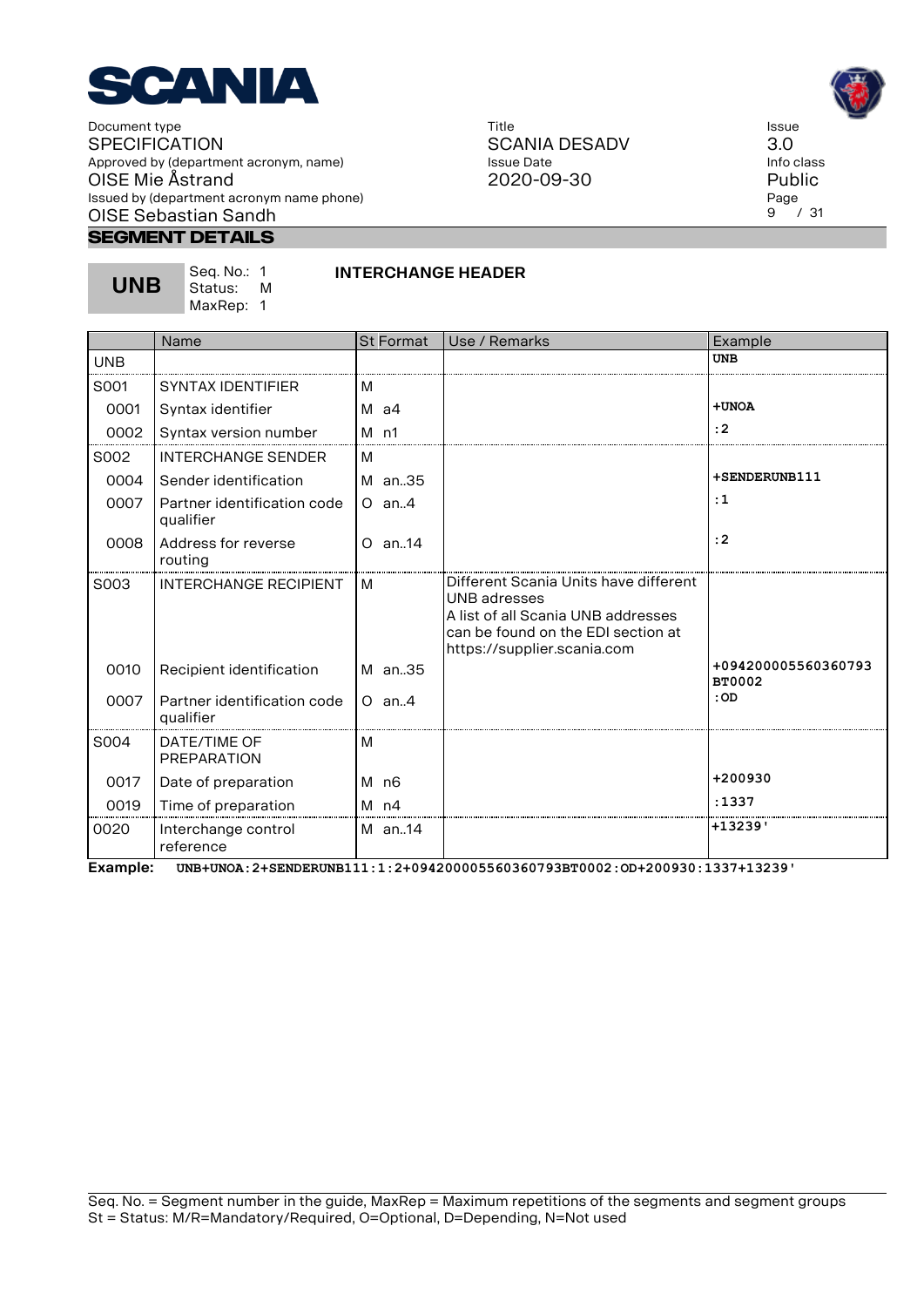

> Seq. No.: 2 Status: M MaxRep: 1

#### **Segment Details**

**UNH**

| Title         |
|---------------|
| SCANIA DESADV |
| Issue Date    |
| 2020-09-30    |



Issue 3.0 Info class Public Page  $10^{6}$  / 31

|            | Name                           | <b>St Format</b> | Use / Remarks                    | Example    |
|------------|--------------------------------|------------------|----------------------------------|------------|
| <b>UNH</b> |                                |                  |                                  | <b>UNH</b> |
| 0062       | Message reference<br>number    | R an14           | Message reference number         | $+7654$    |
| S009       | MESSAGE IDENTIFIER             | R                |                                  |            |
| 0065       | Message type identifier        | R an6            |                                  | +DESADV    |
|            |                                |                  | DESADV Despatch advice message   |            |
| 0052       | Message type version<br>number | $R$ an3          |                                  | : D        |
|            |                                |                  | D Draft version/UN/EDIFACT       |            |
|            |                                |                  | <b>Directory</b>                 | : 96A      |
| 0054       | Message type release<br>number | R an3            |                                  |            |
|            |                                |                  | 96A Release 1996 - A             |            |
| 0051       | Controlling agency             | $R$ an. $2$      |                                  | :UN        |
|            |                                |                  | UN UN/CEFACT                     |            |
| 0057       | Association assigned code      | R an6            |                                  | :A01051'   |
|            |                                |                  | A01051 DESADV/AVIEXP V5R1<br>(1) |            |

**MESSAGE HEADER**

**Example: UNH+7654+DESADV:D:96A:UN:A01051'**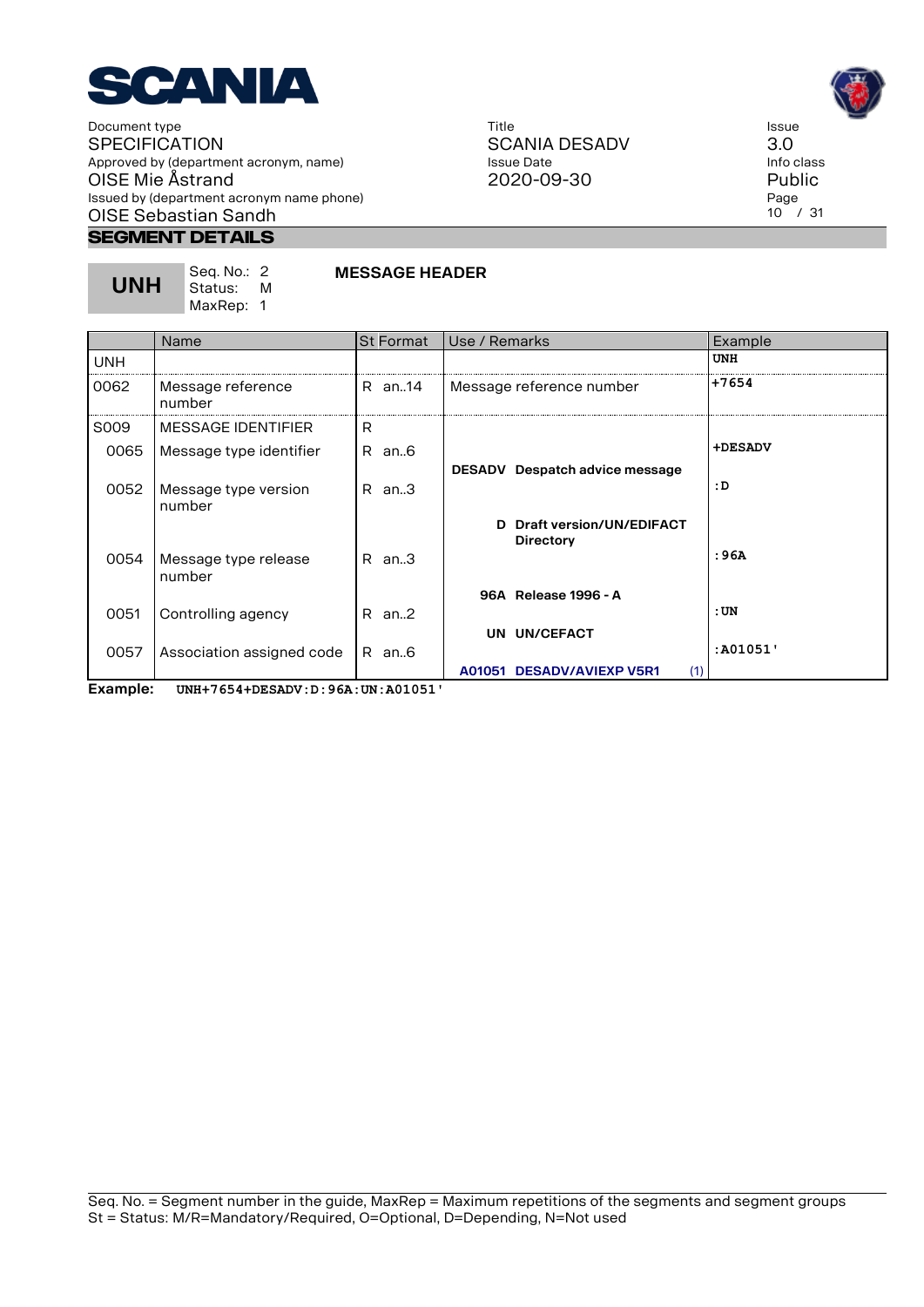

#### **Segment Details**

Title SCANIA DESADV Issue Date 2020-09-30

Issue 3.0 Info class

Public Page  $11$  / 31

Example

| <b>BGM</b> | Seq. No.: 3<br>Status: M<br>MaxRep: 1 | <b>Beginning of message</b> |                  |               |  |            |
|------------|---------------------------------------|-----------------------------|------------------|---------------|--|------------|
|            | <b>Name</b>                           |                             | <b>St Format</b> | Use / Remarks |  | Exa        |
| <b>BGM</b> |                                       |                             |                  |               |  | <b>BGM</b> |

| <b>BGM</b>   |                                                          |                  |                                                                                                                                                                                                                                                                                                                             | ---                 |
|--------------|----------------------------------------------------------|------------------|-----------------------------------------------------------------------------------------------------------------------------------------------------------------------------------------------------------------------------------------------------------------------------------------------------------------------------|---------------------|
| C002<br>1001 | Document/message name<br>Document/message name,<br>coded | R<br>$R$ an. $3$ | Despatch Advice Type Coded<br>351 Despatch advice                                                                                                                                                                                                                                                                           | $+351$              |
| 1004         | Document/message<br>number                               | R an17           | Despatch Advice Number<br>A unique number per Despatch<br>Advice message, allocated and<br>administrated by the supplier. The<br>number must not be repeated within<br>one year. The number usually<br>corresponds to the delivery note<br>number. Must be put in the Advice<br>note number field on the Transport<br>label | +12345678987654321' |

**Example: BGM+351+12345678987654321'**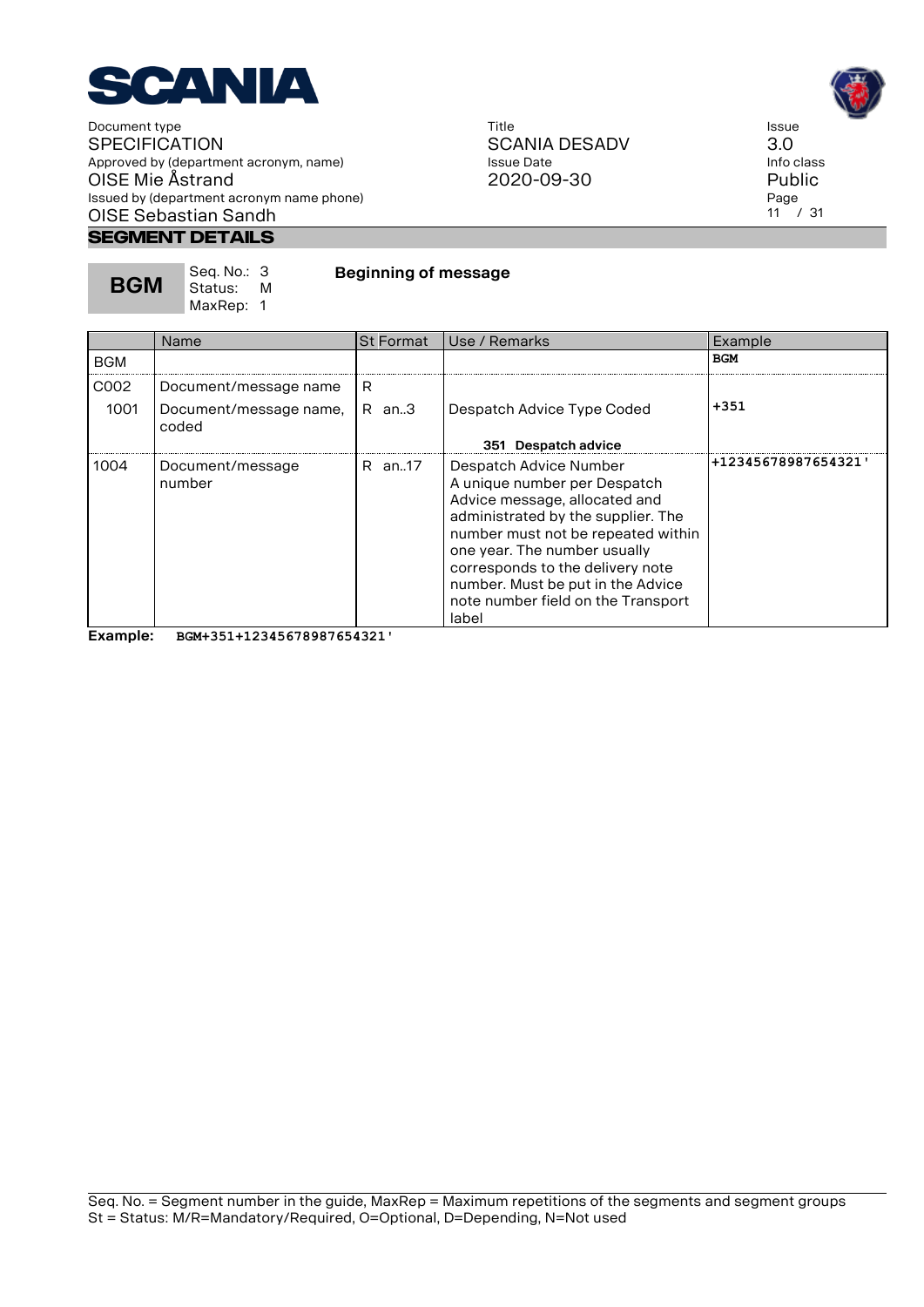

### **Segment Details**

| Seg. No.: 4<br><b>DTM</b><br>-Status: R<br>MaxRep: 10 |  | Date/time/period |
|-------------------------------------------------------|--|------------------|
|-------------------------------------------------------|--|------------------|

Title SCANIA DESADV Issue Date 2020-09-30



Issue 3.0 Info class Public Page  $12^{7}$  / 31

|            | <b>Name</b>                          | <b>St Format</b> | Use / Remarks                      | Example       |
|------------|--------------------------------------|------------------|------------------------------------|---------------|
| <b>DTM</b> |                                      |                  |                                    | <b>DTM</b>    |
| C507       | Date/time/period                     | M                |                                    |               |
| 2005       | Date/time/period qualifier           | M<br>an3         |                                    | $+137$        |
|            |                                      |                  | 137 Document/message date/<br>time |               |
| 2380       | Date/time/period                     | R an12           | Despatch Advice Date/Time Coded    | :201005030815 |
| 2379       | Date/time/period format<br>qualifier | $R$ an. $3$      |                                    | :203'         |
|            |                                      |                  | 203 CCYYMMDDHHMM                   |               |

**Example: DTM+137:201005030815:203'**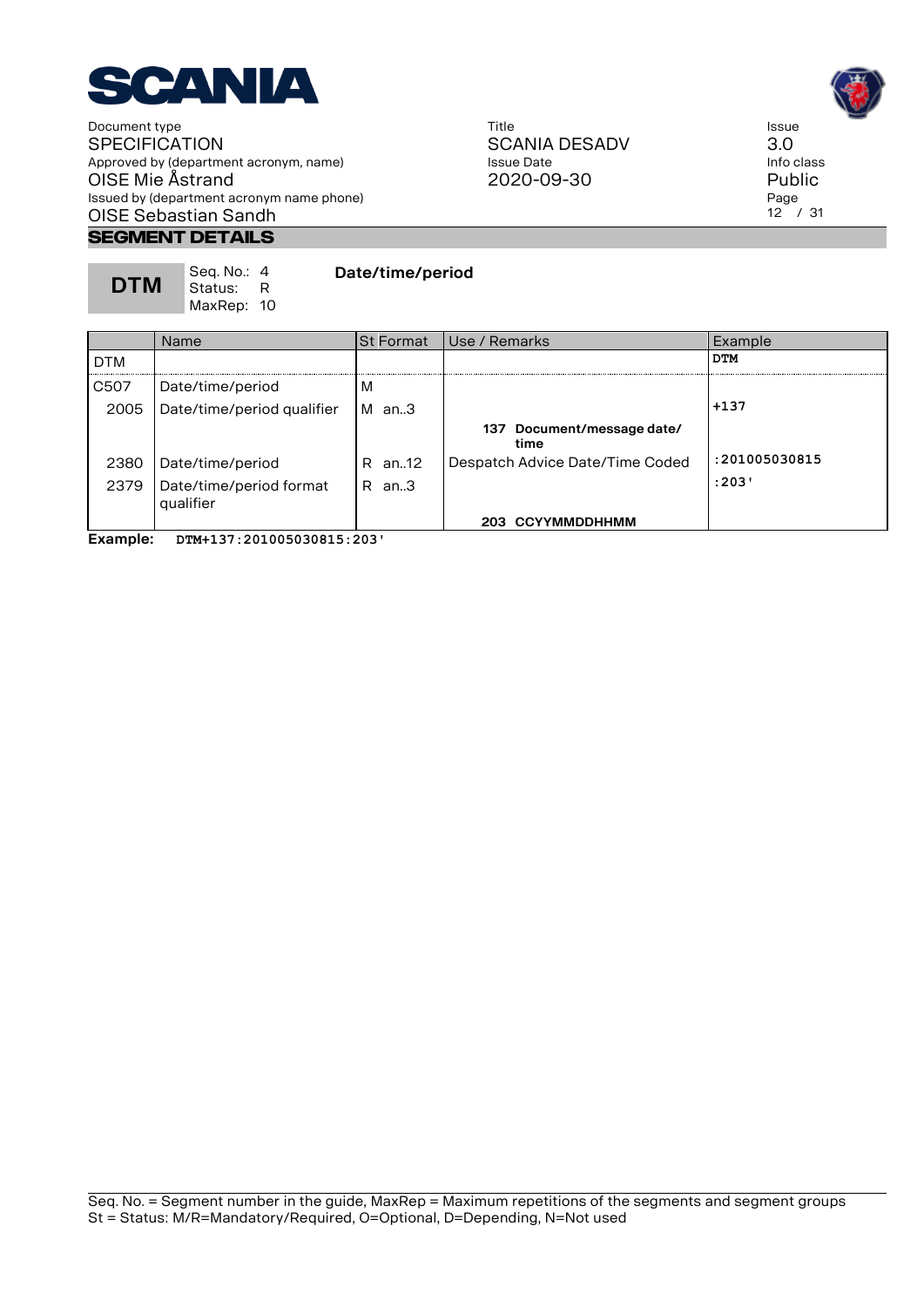

### **Segment Details**

| <b>MEA</b> | Seq. No.: 5<br>- Status: | <b>Measurements</b> |
|------------|--------------------------|---------------------|
|            | MaxRep: 5                |                     |

Title SCANIA DESADV Issue Date 2020-09-30



Issue 3.0 Info class Public Page 13 / 31

|                  | Name                                 | <b>St Format</b> | Use / Remarks                                                              | Example                  |
|------------------|--------------------------------------|------------------|----------------------------------------------------------------------------|--------------------------|
| <b>MEA</b>       |                                      |                  |                                                                            | MEA                      |
| 6311             | Measurement application<br>qualifier | IM an…3          | <b>AAX</b> Consignment measurement                                         | $+AAX$                   |
| C <sub>502</sub> | Measurement details                  | R                |                                                                            |                          |
| 6313             | Measurement dimension,<br>coded      | R an.3           | Constant Identifying A Gross Weight<br>Dimension<br>AAD Total gross weight | $+{\bf A}{\bf A}{\bf D}$ |
| C <sub>174</sub> | Value/range                          | R                |                                                                            |                          |
| 6411             | Measure unit qualifier               | $R$ an. $3$      | Weight Measure Unit Specifier<br><b>KGM</b> kilogram                       | $+KGM$                   |
| 6314             | Measurement value                    | R n.12           | <b>Gross Weight</b>                                                        | :550'                    |

**Example: MEA+AAX+AAD+KGM:550'**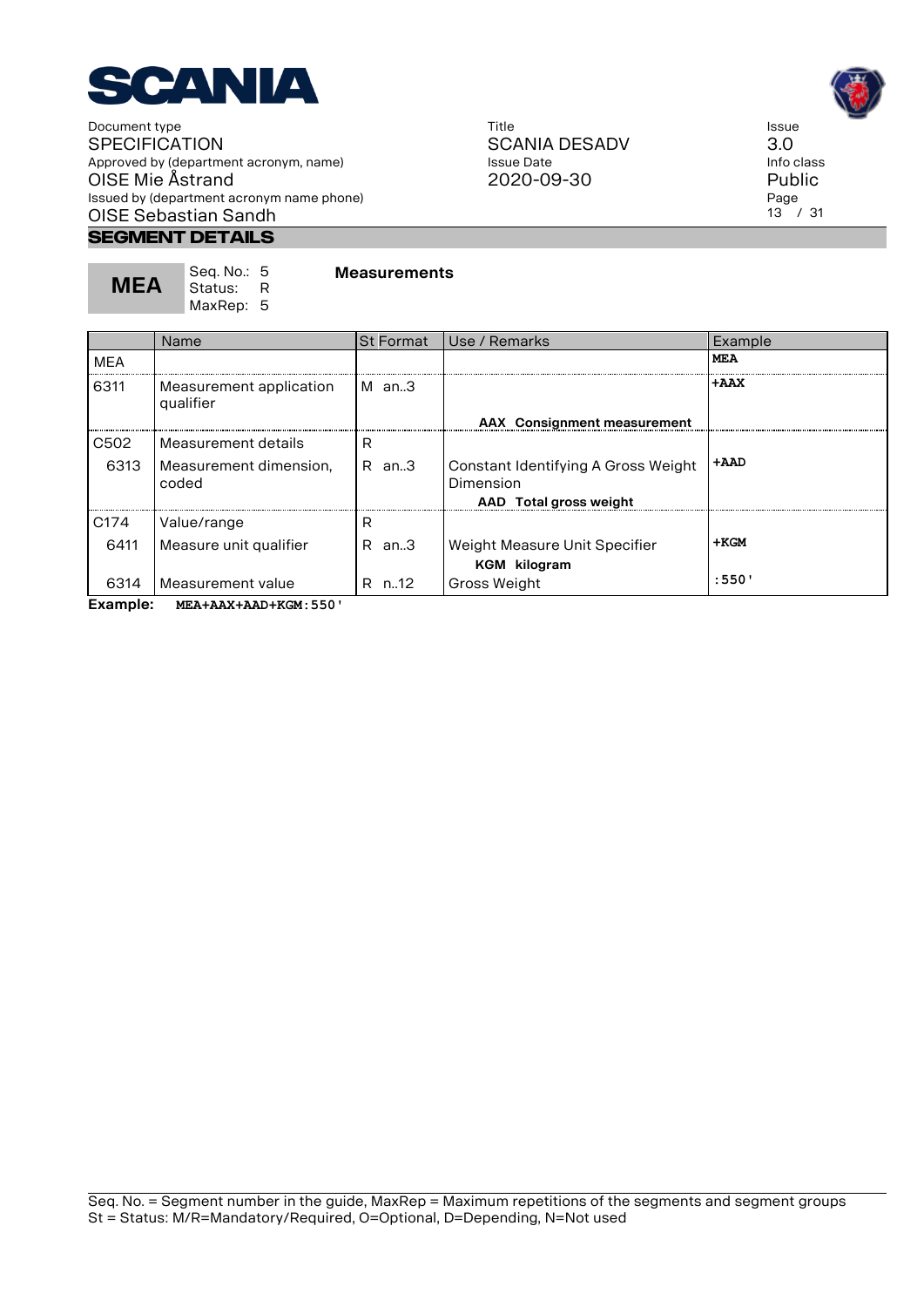

#### **Segment Details**

| SG <sub>2</sub> | Status:<br>MaxRep: 10               |   | Consignee        |
|-----------------|-------------------------------------|---|------------------|
| <b>NAD</b>      | Seg. No.: 6<br>Status:<br>MaxRep: 1 | M | Name and address |

|            | <b>Name</b>                            | <b>St Format</b> | Use / Remarks                                                                              | Example    |
|------------|----------------------------------------|------------------|--------------------------------------------------------------------------------------------|------------|
| <b>NAD</b> |                                        |                  |                                                                                            | <b>NAD</b> |
| 3035       | Party qualifier                        | R an.3           |                                                                                            | $+CN$      |
|            |                                        |                  | <b>CN</b> Consignee                                                                        |            |
| C082       | Party identification details           | R                |                                                                                            |            |
| 3039       | Party id. identification               | $R$ an7          | Scania Identification Number for<br>consignee. Collected from DELFOR<br><b>NAD+CN 3039</b> | $+CHA$     |
| 1131       | Code list qualifier                    | $N$ an3          |                                                                                            | $\cdot$    |
| 3055       | Code list responsible<br>agency, coded | R.<br>an3        |                                                                                            | : 92'      |
|            |                                        |                  | 92 Assigned by buyer or buyer's<br>agent                                                   |            |

Scania identification number for consignee. Collected from the most recent Delivery Schedule.

The Consignee Code must correspond to the correct UNB. There can be several Consignees to a UNB. A complete list can can be found on the EDI section at

https://supplier.scania.com

**Example: NAD+CN+CHA::92'**

Title SCANIA DESADV Issue Date 2020-09-30



Issue 3.0 Info class Public Page  $14^{7}$  / 31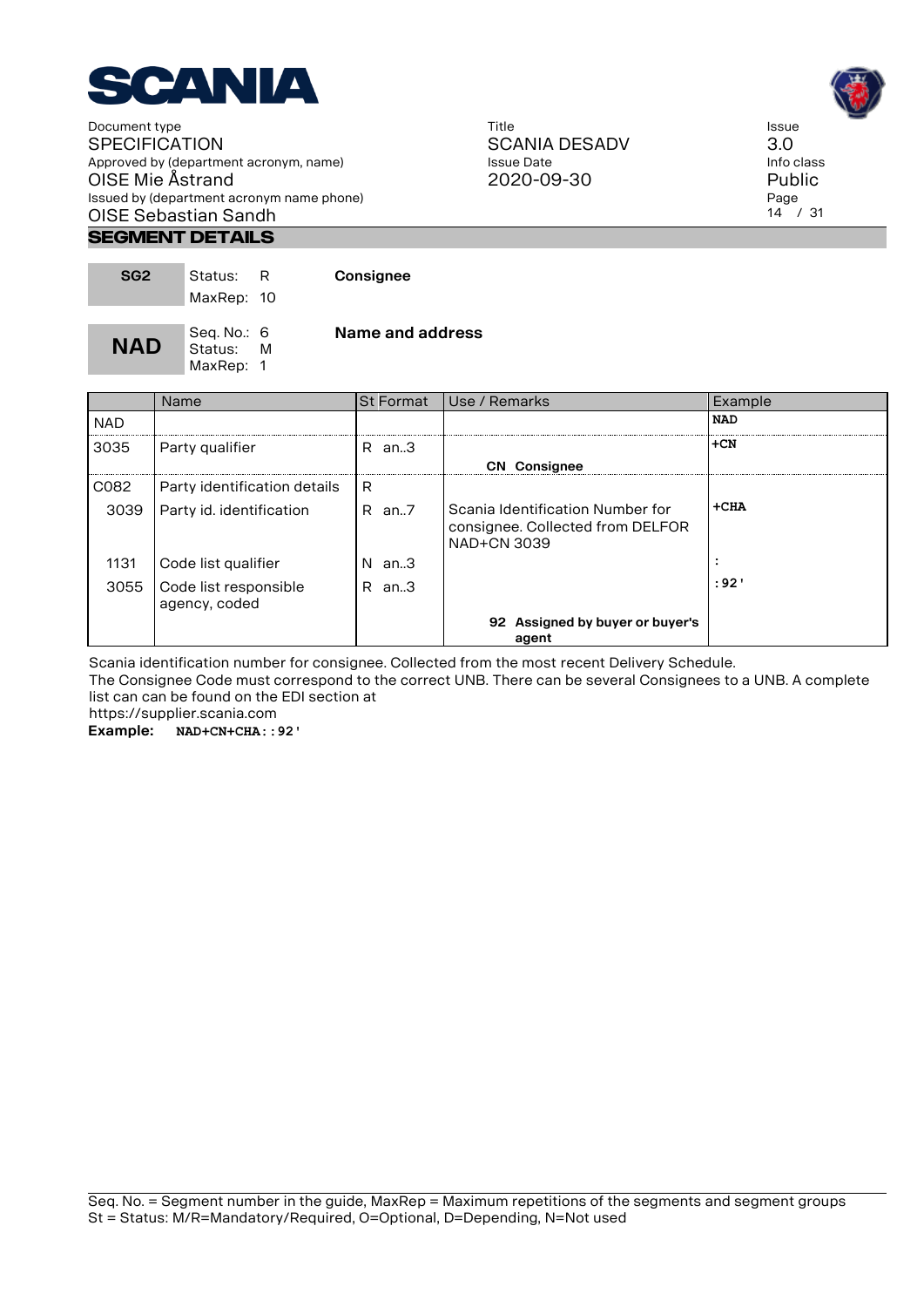

#### **Segment Details**

| SG <sub>2</sub> | Status:<br>MaxRep: 10               |   | Consignor        |
|-----------------|-------------------------------------|---|------------------|
| <b>NAD</b>      | Seg. No.: 7<br>Status:<br>MaxRep: 1 | м | Name and address |

Name St Format Use / Remarks Example NAD **NAD 1 Party qualifier R** an..3 **+CZ +CZ CZ Consignor**   $CO82$  Party identification details R 3039 Party id. identification  $\overline{R}$  an..7 Scania identification number for consignor. Collected from DELFOR NAD+MF 3039. **+1234** 1131 Code list qualifier | N an..3 3055 Code list responsible agency, coded R an..3 **:92' 92 Assigned by buyer or buyer's agent** 

Scania identification number for consignor. Collected from the most recent Delivery Schedule. Manufacturer if the consignor code is the same as the manufacturer code. If the consignor code differs from manufacturer code the supplier will be informed by Scania.

**Example: NAD+CZ+1234::92'**





Issue 3.0 Info class Public Page 15 / 31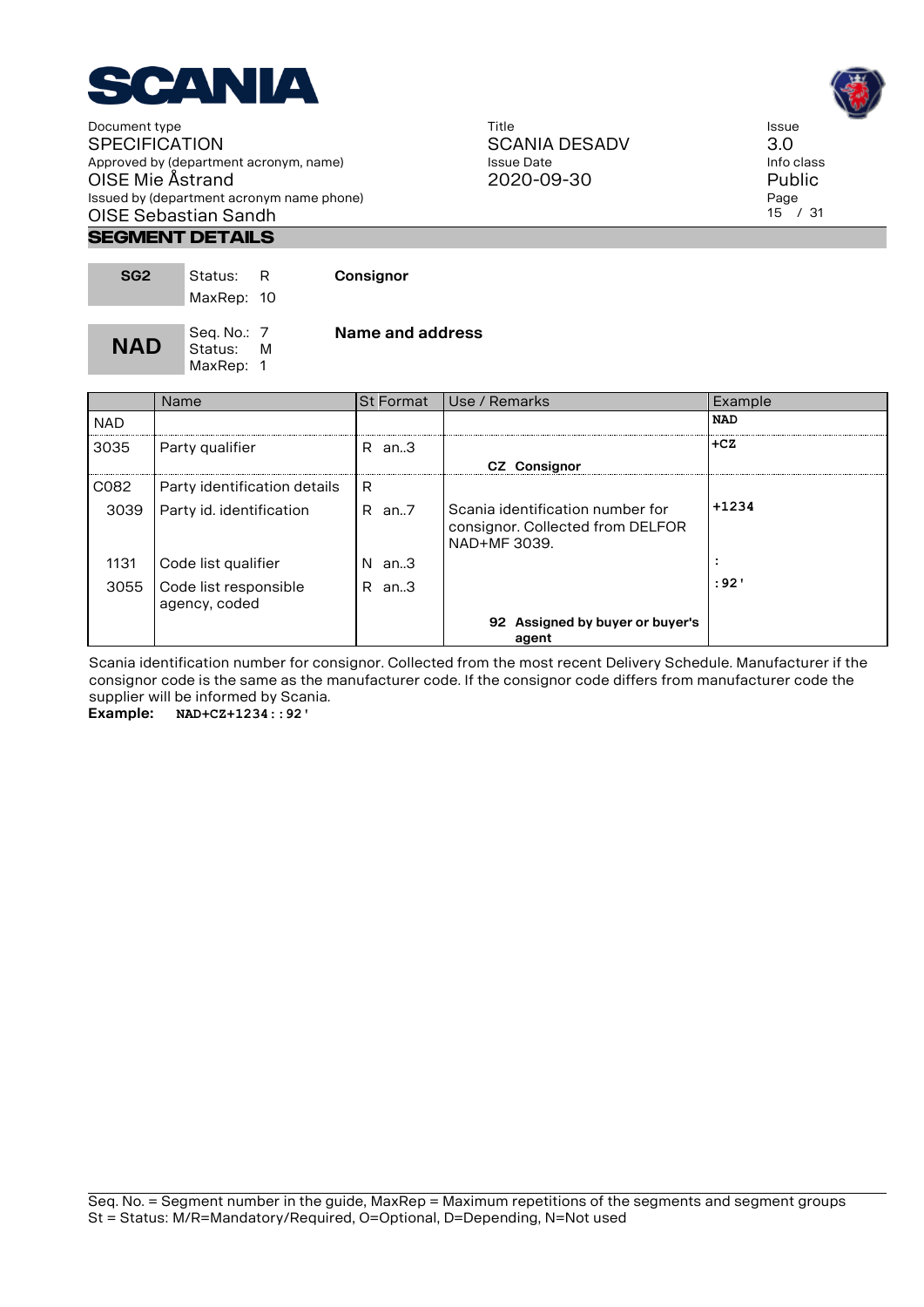

#### Title SCANIA DESADV Issue Date 2020-09-30



Issue 3.0 Info class Public Page 16 / 31

#### **Segment Details**

| SG <sub>2</sub> | Status:<br>MaxRep: 10               | D | <b>Manufacturer of goods</b> |
|-----------------|-------------------------------------|---|------------------------------|
| <b>NAD</b>      | Seq. No.: 8<br>Status:<br>MaxRep: 1 | M | Name and address             |

|            | Name                                   | <b>St Format</b> | Use / Remarks                                                                          | Example    |
|------------|----------------------------------------|------------------|----------------------------------------------------------------------------------------|------------|
| <b>NAD</b> |                                        |                  |                                                                                        | <b>NAD</b> |
| 3035       | Party qualifier                        | $M$ an3          |                                                                                        | $+MF$      |
|            |                                        |                  | MF Manufacturer of goods                                                               |            |
| C082       | Party identification details           | R                |                                                                                        |            |
| 3039       | Party id. identification               | $R$ an7          | Scania identification number for<br>Manufacturer, Collected from<br>DELFOR NAD+MF 3039 | $+2345$    |
| 1131       | Code list qualifier                    | N<br>an3         |                                                                                        | $\bullet$  |
| 3055       | Code list responsible<br>agency, coded | an3<br>R         |                                                                                        | : 92'      |
|            |                                        |                  | 92 Assigned by buyer or buyer's<br>agent                                               |            |

Scania identification number for manufacturer. Collected from most recent Delivery Schedule. Only to be used if the manufacturer code differs from consignor code.

**Example: NAD+MF+2345::92'**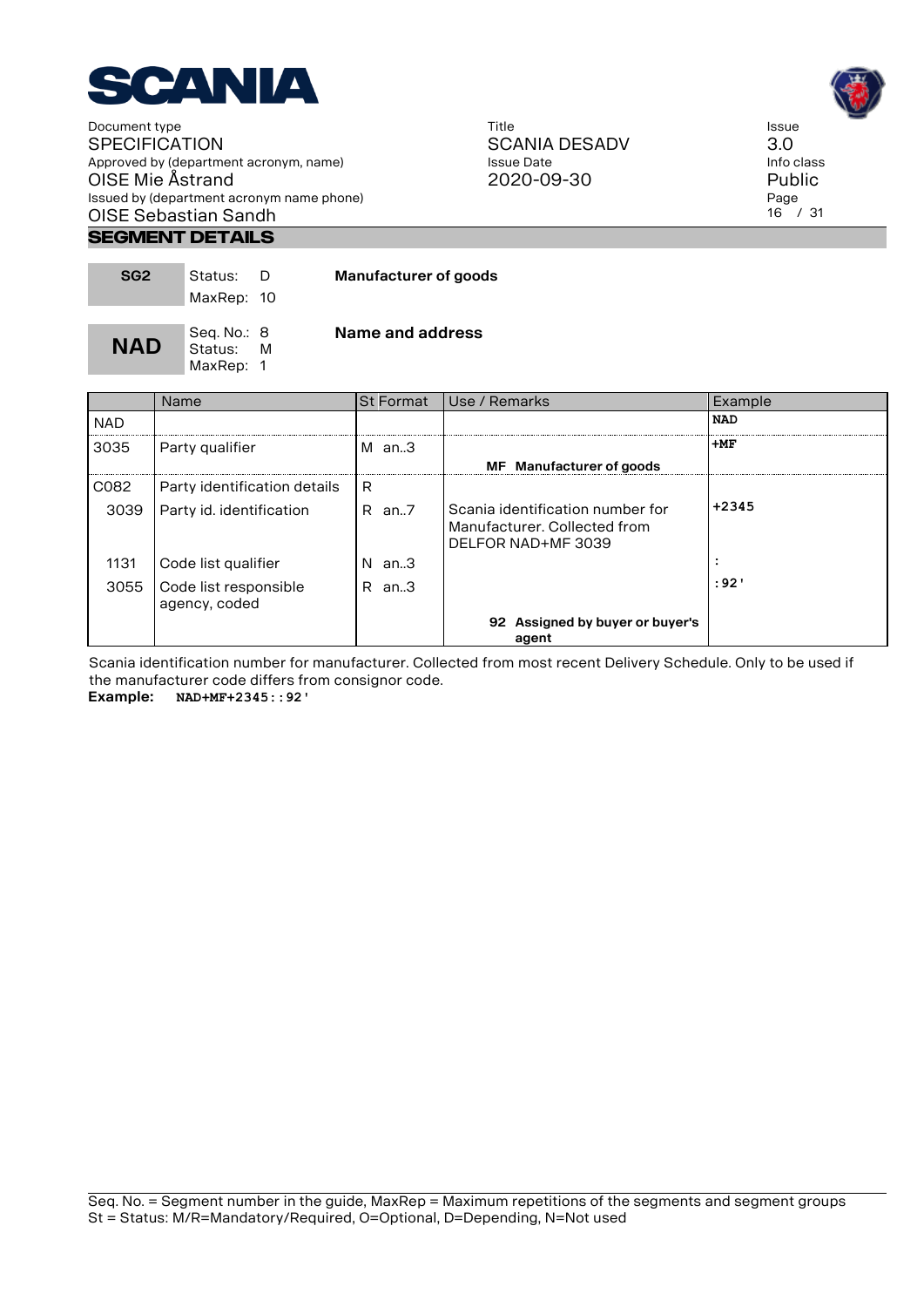

#### **Segment Details**

| SG <sub>2</sub> | Status: D<br>MaxRep: 10               | <b>Seller</b>    |
|-----------------|---------------------------------------|------------------|
| <b>NAD</b>      | Seq. No.: 9<br>Status: M<br>MaxRep: 1 | Name and address |

|            | Name                                   |             | <b>St Format</b> I Use / Remarks                                                 | Example    |
|------------|----------------------------------------|-------------|----------------------------------------------------------------------------------|------------|
| <b>NAD</b> |                                        |             |                                                                                  | <b>NAD</b> |
| 3035       | Party qualifier                        | $R$ an. $3$ |                                                                                  | $+SE$      |
|            |                                        |             | <b>SE Seller</b>                                                                 |            |
| C082       | Party identification details           | R           |                                                                                  |            |
| 3039       | Party id. identification               | $R$ an. $7$ | Scania Identification number for<br>Seller, Collected from DELFOR<br>NAD+SE 3039 | $+3312$    |
| 1131       | Code list qualifier                    | $N$ an3     |                                                                                  | $\bullet$  |
| 3055       | Code list responsible<br>agency, coded | R<br>an3    |                                                                                  | : 92'      |
|            |                                        |             | 92 Assigned by buyer or buyer's<br>agent                                         |            |

Scania identification number for seller. Only to be used if the seller code differs from the consignor code. **Example: NAD+SE+3312::92'**

Title SCANIA DESADV Issue Date 2020-09-30



Issue 3.0 Info class Public Page 17 / 31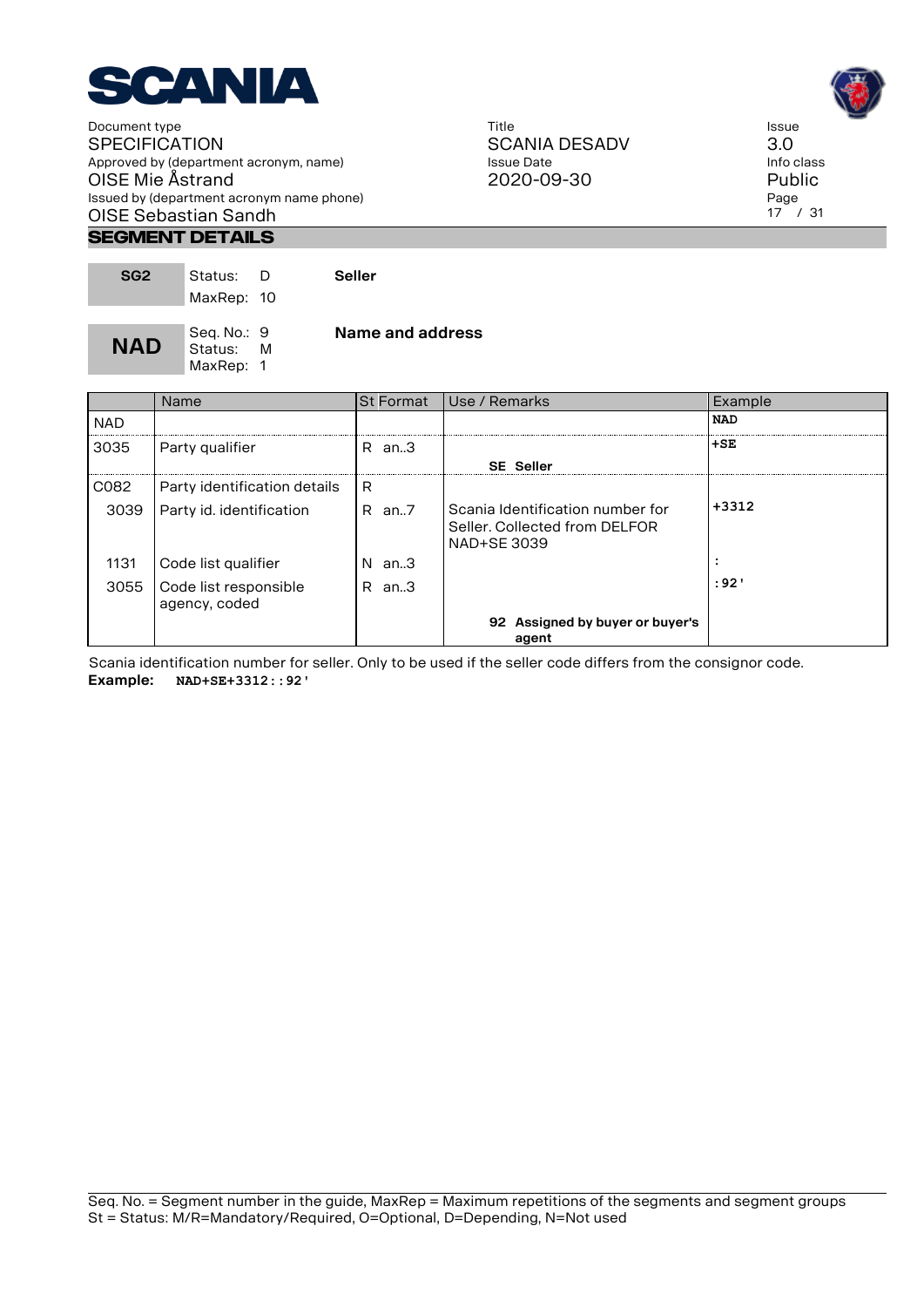

Title SCANIA DESADV Issue Date 2020-09-30



Issue 3.0 Info class Public Page 18 / 31

#### **Segment Details**

| <b>SG10</b> | Status: R<br>MaxRep: 9999              | CPS-SG11-SG15                       |
|-------------|----------------------------------------|-------------------------------------|
| <b>CPS</b>  | Seg. No.: 10<br>Status: M<br>MaxRep: 1 | <b>Consignment packing sequence</b> |

|            | Name                    | ISt Format | l Use / Remarks | Example |
|------------|-------------------------|------------|-----------------|---------|
| <b>CPS</b> |                         |            |                 | CPS     |
| 7164       | Hierarchical id. number | R n6       | Line Number     |         |
| 7166       | Hierarchical parent id. | N an12     |                 |         |
| 7075       | Packaging level, coded  | R an.3     |                 |         |
|            |                         |            | Inner           |         |

The CPS segment has to be repeated for each article number in LIN segmnet. A CPS loop can only contain one batch number. If the same article is delivered with different batch numbers the whole loop starting with CPS has to be repeated.

**Example: CPS+1++1'**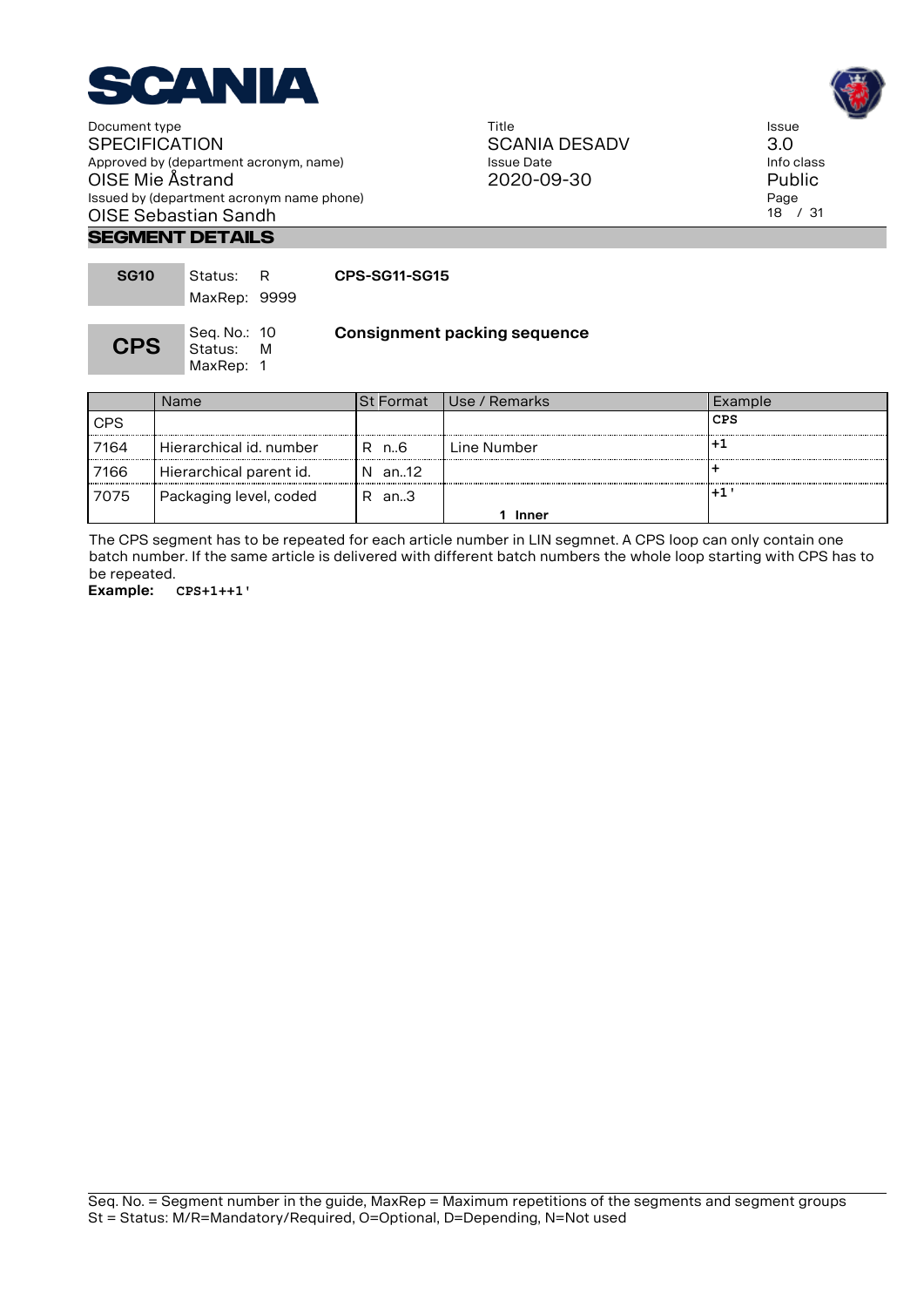

Title SCANIA DESADV Issue Date 2020-09-30

Issue 3.0 Info class Public Page 19 / 31

### **Segment Details**

| <b>SG10</b> | Status:                              | R | CPS-SG11-SG15 |
|-------------|--------------------------------------|---|---------------|
|             | MaxRep: 9999                         |   |               |
| <b>SG11</b> | Status:<br>MaxRep: 9999              | R | PAC-OTY-SG13  |
| <b>PAC</b>  | Seg. No.: 11<br>Status:<br>MaxRep: 1 | м | Package       |

|            | Name               | ISt Format | l Use / Remarks                                                                                                        | l Example  |
|------------|--------------------|------------|------------------------------------------------------------------------------------------------------------------------|------------|
| <b>PAC</b> |                    |            |                                                                                                                        | <b>PAC</b> |
| 7224       | Number of packages | R n6       | Number of Identical Package<br>This value should correspond to the<br>number of accurences of Package<br>Label Number. |            |

The number of packages corresponds to the total number of packages of the same type (given in data elements 7224) containing the article(s) of an Article Line. They may be in one or more handling units. **Example: PAC+1'**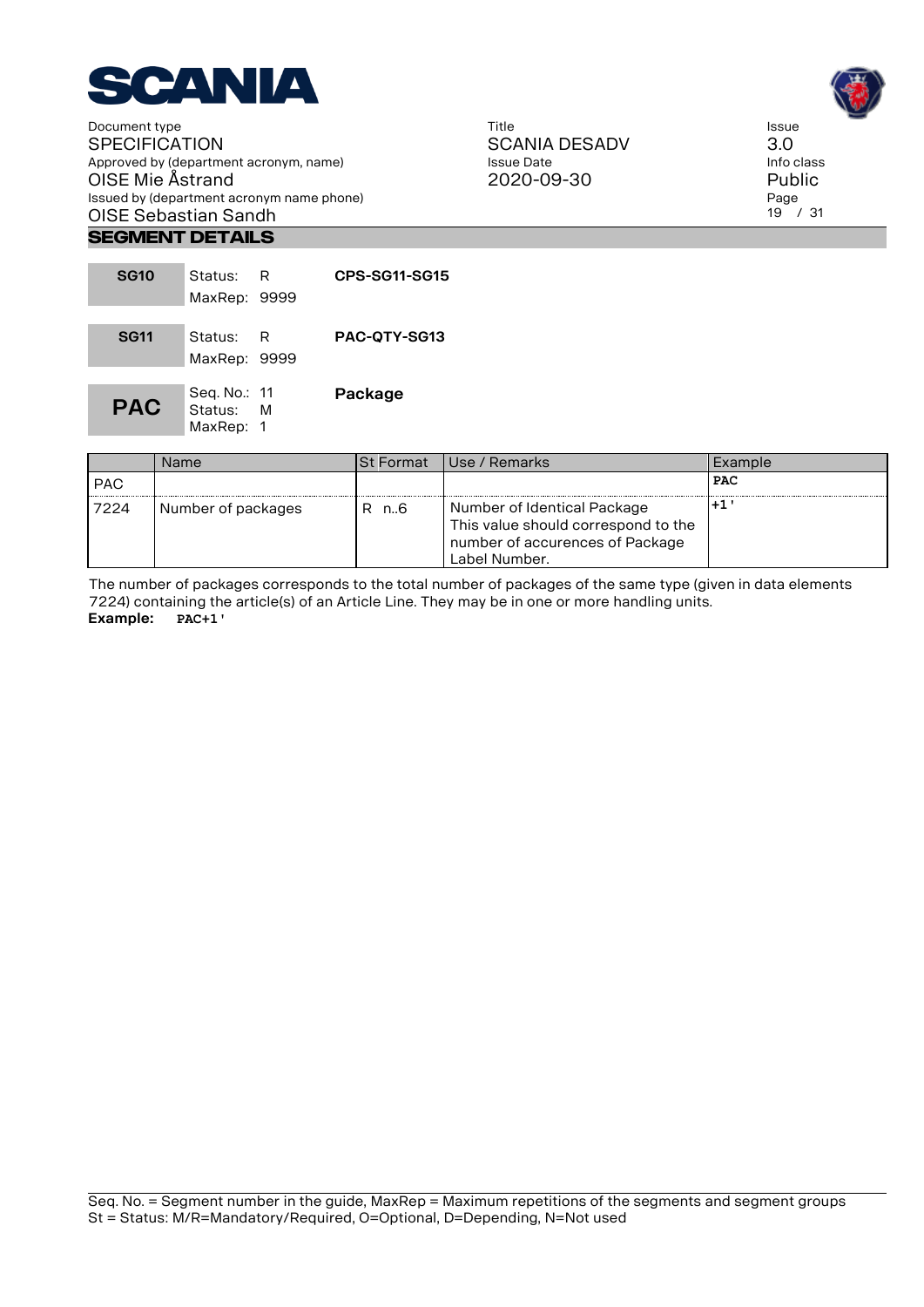

Title SCANIA DESADV Issue Date 2020-09-30



Issue 3.0

Page  $20$  / 31

**Segment Details**

| <b>SG10</b> | Status: __<br>MaxRep: 9999            | R | CPS-SG11-SG15       |
|-------------|---------------------------------------|---|---------------------|
| <b>SG11</b> | Status:<br>MaxRep: 9999               | R | <b>PAC-OTY-SG13</b> |
| <b>QTY</b>  | Seq. No.: 12<br>Status:<br>MaxRep: 10 | R | Quantity            |

|                  | <b>Name</b>        | <b>St Format</b> | Use / Remarks                          | Example    |
|------------------|--------------------|------------------|----------------------------------------|------------|
| <b>QTY</b>       |                    |                  |                                        | <b>QTY</b> |
| C <sub>186</sub> | Quantity details   | M                |                                        |            |
| 6063             | Quantity qualifier | R an.3           |                                        | $+52$      |
|                  |                    |                  | 52 Quantity per pack                   |            |
| 6060             | Quantity           | R n9             | <b>Quantity Of Articles In Package</b> | :250'      |
|                  |                    |                  | To be re-used in the quantity field on |            |
|                  |                    |                  | the S-type of the Odette Transport     |            |
|                  |                    |                  | Label or on the VDA4902                |            |

**Example: QTY+52:250'**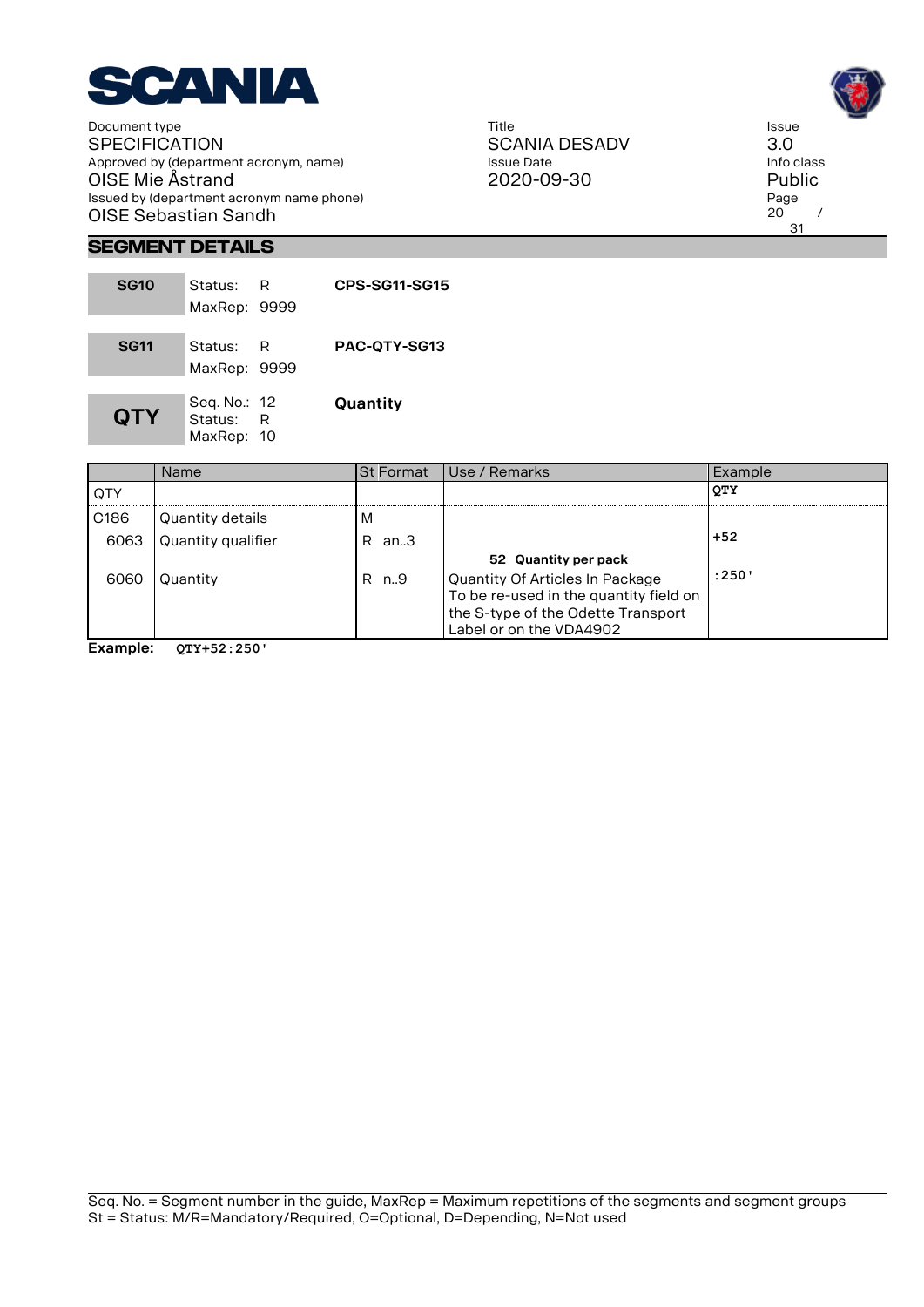

#### **Segment Details**

| <b>SG10</b> | Status:<br>MaxRep: 9999                | R   | <b>CPS-SG11-SG15</b>    |
|-------------|----------------------------------------|-----|-------------------------|
| <b>SG11</b> | Status: I<br>MaxRep: 9999              | – R | PAC-OTY-SG13            |
| <b>SG13</b> | Status:<br>MaxRep: 1000                | – R | <b>PCI-RFF-GIR-SG14</b> |
| <b>PCI</b>  | Seg. No.: 13<br>Status: R<br>MaxRep: 1 |     | Package identification  |

Name St Format Use / Remarks Example PCI **PCI** 4233 Marking instructions, coded R an..3 Marking instruction coded **+17 17 Seller's instructions**  C210 | Marks & labels | N 8275 | Container/package status, coded N an..3 **+** C827 Type of marking R 7511  $\vert$  Type of marking, coded  $\vert$  R an..1  $\vert$  Handling Unit Category To be Re-used as bar-code prefix (data identifier) for the serial number on the Odette Transport Label On the VDA4902 Transport Label, only S must be used **+G G Mixed handling unit** (1) **M Homogeneous handling** (1) **unit S Simplified handling unit** (1) 1131 Code list qualifier **N** an..3 3055 Code list responsible agency, coded R an..3 **:10' 10 ODETTE** 

**Example: PCI+17+++G::10'**

Title SCANIA DESADV Issue Date 2020-09-30



Issue 3.0 Info class Public Page  $21$  / 31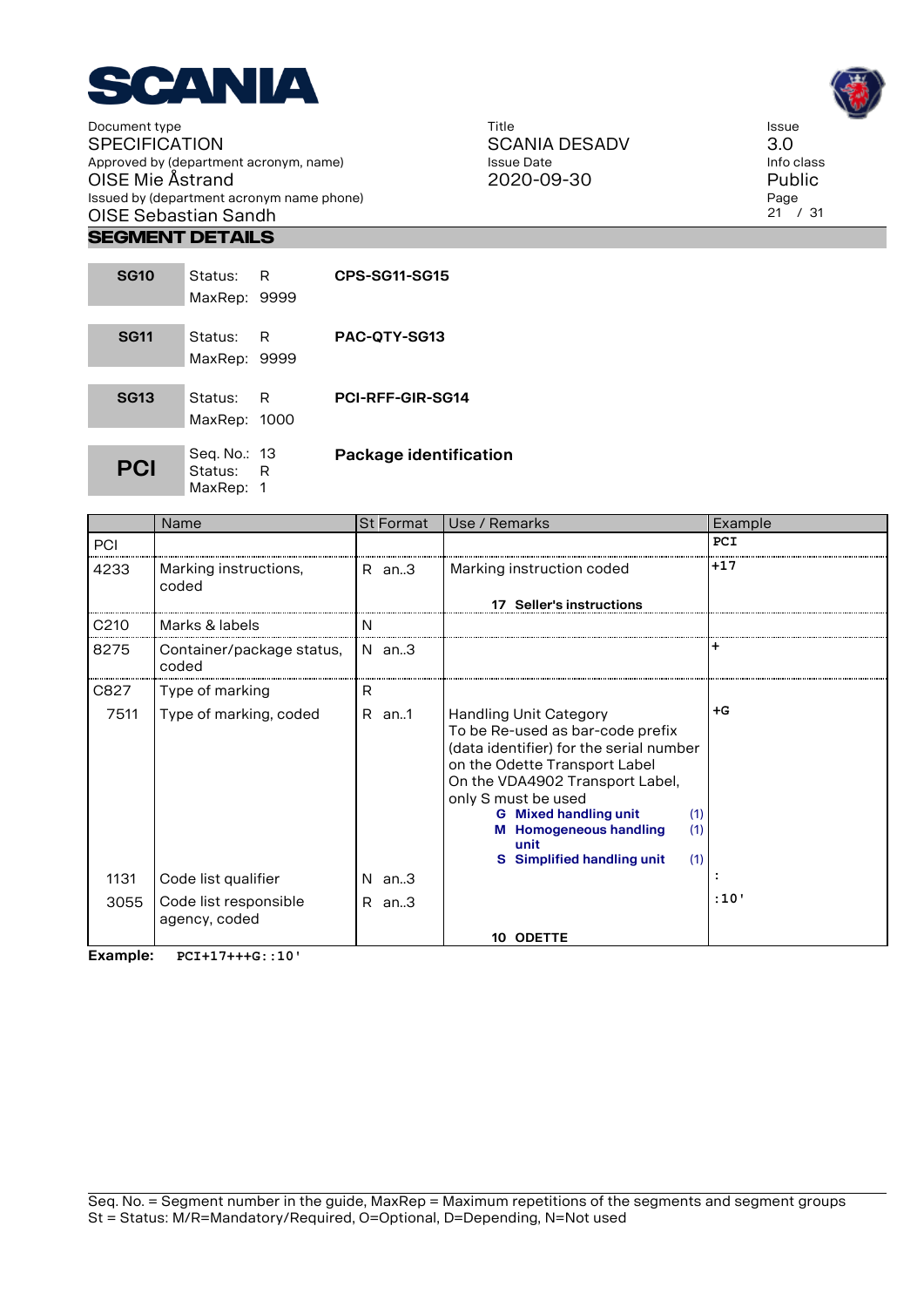

Title SCANIA DESADV Issue Date 2020-09-30



31

#### **Segment Details**

| <b>SG10</b> | Status: R<br>MaxRep: 9999              |     | CPS-SG11-SG15           |
|-------------|----------------------------------------|-----|-------------------------|
| <b>SG11</b> | Status:<br>MaxRep: 9999                | – R | PAC-OTY-SG13            |
| <b>SG13</b> | Status:<br>MaxRep: 1000                | R   | <b>PCI-RFF-GIR-SG14</b> |
| <b>RFF</b>  | Seg. No.: 14<br>Status: D<br>MaxRep: 1 |     | Reference               |

|            | Name                | <b>St Format</b> | Use / Remarks                                                                                                                                                                                                                                                                                                                                 | Example    |
|------------|---------------------|------------------|-----------------------------------------------------------------------------------------------------------------------------------------------------------------------------------------------------------------------------------------------------------------------------------------------------------------------------------------------|------------|
| <b>RFF</b> |                     |                  |                                                                                                                                                                                                                                                                                                                                               | <b>RFF</b> |
| C506       | Reference           | R                |                                                                                                                                                                                                                                                                                                                                               |            |
| 1153       | Reference qualifier | м<br>an3         |                                                                                                                                                                                                                                                                                                                                               | +AAT       |
|            |                     |                  | AAT Master label number                                                                                                                                                                                                                                                                                                                       |            |
| 1154       | Reference number    | R an9            | Transport Label Number. Must be a<br>unique number assigned by the<br>supplier. The serial number must not<br>be repeated within one year. The<br>serial number shall correspond to<br>the serial number on the Odette<br>Transport Label.<br>To be re-used in the serial number<br>field on the M or G-type Odette<br><b>Transport Label</b> | :123456789 |

Only to be used when PCI 7511 is G or M. **Example: RFF+AAT:123456789'**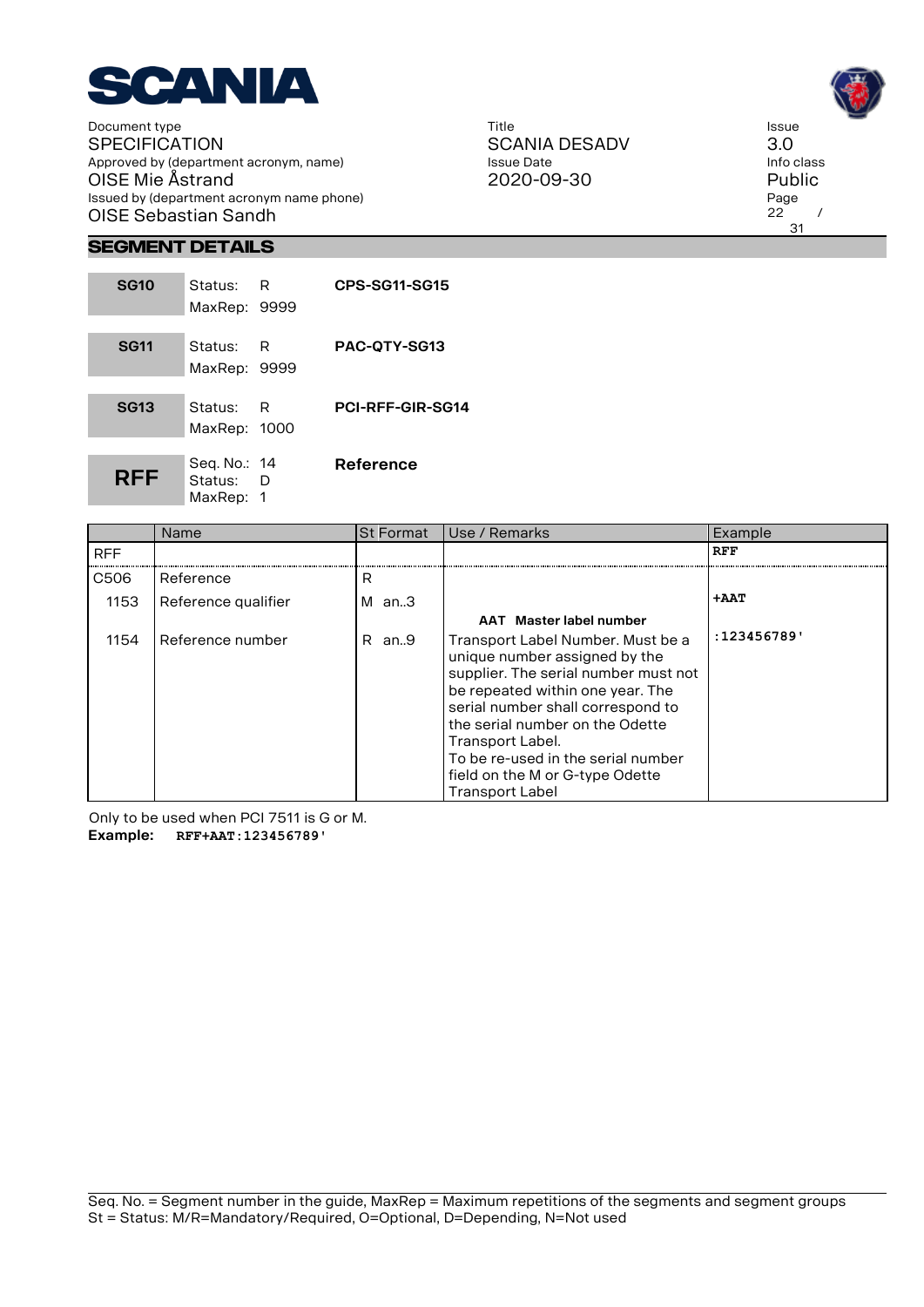

Title SCANIA DESADV Issue Date 2020-09-30



#### **Segment Details**

| <b>SG10</b> | Status:<br>MaxRep: 9999                 | R   | <b>CPS-SG11-SG15</b>                  |
|-------------|-----------------------------------------|-----|---------------------------------------|
| <b>SG11</b> | Status: R<br>MaxRep: 9999               |     | PAC-QTY-SG13                          |
| <b>SG13</b> | Status:<br>MaxRep: 1000                 | – R | <b>PCI-RFF-GIR-SG14</b>               |
| GIR         | Seq. No.: 15<br>Status: R<br>MaxRep: 50 |     | <b>Related identification numbers</b> |

|                          | Name                                     | <b>St Format</b> | Use / Remarks                                                                                                                                                                                                                                                                                                                                                                                                                                                                                                                                  | Example    |
|--------------------------|------------------------------------------|------------------|------------------------------------------------------------------------------------------------------------------------------------------------------------------------------------------------------------------------------------------------------------------------------------------------------------------------------------------------------------------------------------------------------------------------------------------------------------------------------------------------------------------------------------------------|------------|
| <b>GIR</b>               |                                          |                  |                                                                                                                                                                                                                                                                                                                                                                                                                                                                                                                                                | <b>GIR</b> |
| 7297                     | Set identification qualifier             | $R$ an. $3$      | 3 Package                                                                                                                                                                                                                                                                                                                                                                                                                                                                                                                                      | +3         |
| C <sub>206</sub><br>7402 | Identification number<br>Identity number | R<br>$R$ an $9$  | Serial number for packages labelled.<br>The field must be repeated as many<br>times as there are packages (max.50<br>times). The serial number, must be a<br>unique number assigned by the<br>supplier. The serial number must not<br>be repeated within one year.<br>To be re-used in the serial number<br>field on the S-type Odette Transport<br>Label or on the VDA4902                                                                                                                                                                    | +765412345 |
| 7405                     | Identity number qualifier                | $R$ an. $3$      | ML Marking/label number                                                                                                                                                                                                                                                                                                                                                                                                                                                                                                                        | :ML        |
| C206                     | <b>Identification number</b>             | N                |                                                                                                                                                                                                                                                                                                                                                                                                                                                                                                                                                |            |
| C <sub>206</sub>         | Identification number                    | N                |                                                                                                                                                                                                                                                                                                                                                                                                                                                                                                                                                |            |
| C206<br>7402             | Identification number<br>Identity number | D<br>R an17      | <b>Batch Number</b><br>To be used if the article is a<br>documentation article or has a cast<br>number requirement. If the article<br>has a cast number requirement the<br>cast number code has to be stated<br>first and then the cast number. They<br>must be divided by a blank. See<br>example. If the same article is<br>delivered with different batch<br>numbers the whole loop starting<br>with CPS has to be repeated.<br>To be re-used in the Batch number<br>field on the Odette Transport Label<br>or Lot no. field on the VDA4902 | +32 123456 |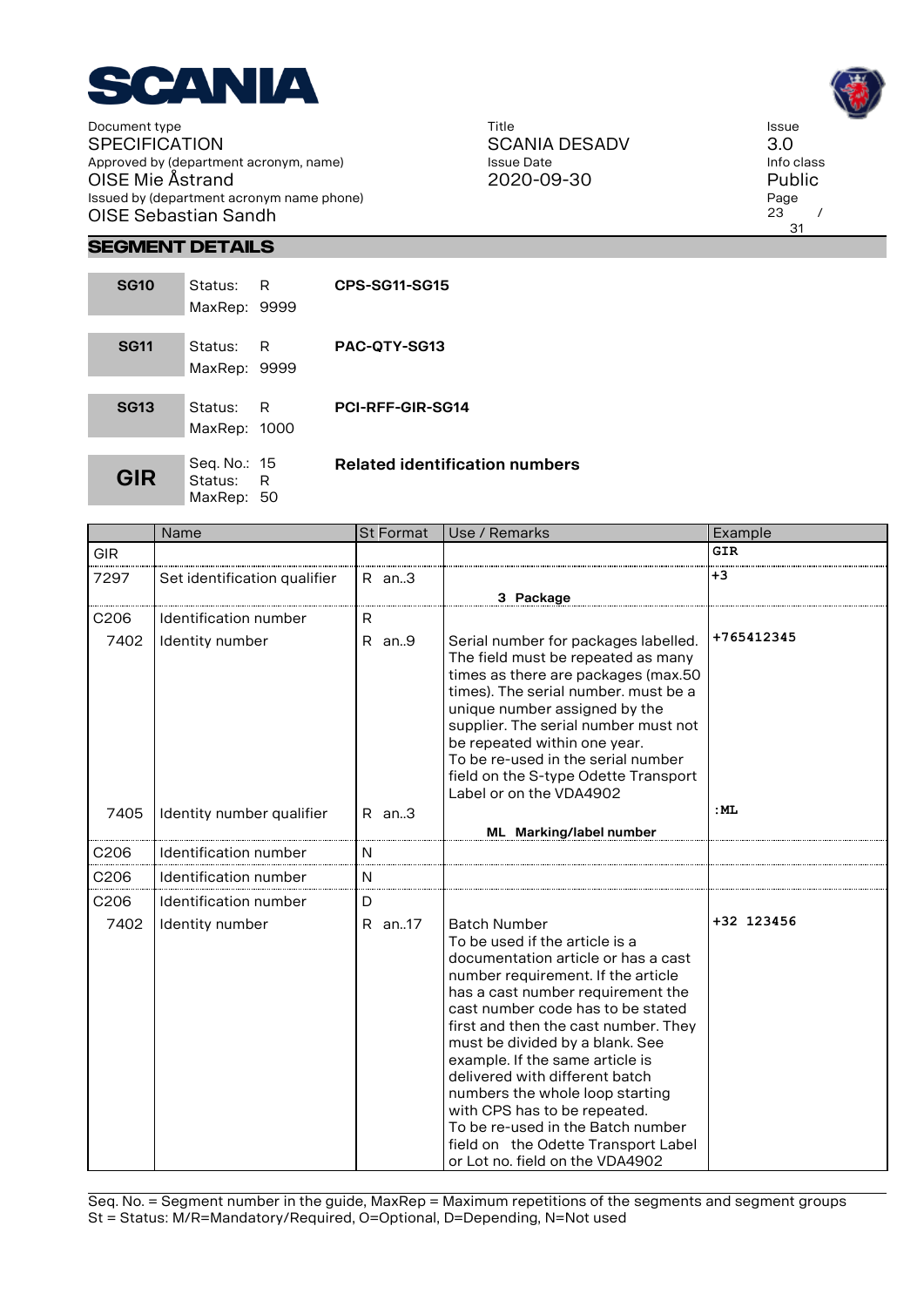

#### **Segment Details**

|      | Name                      | ISt Format | Use / Remarks          | l Example |
|------|---------------------------|------------|------------------------|-----------|
| 7405 | Identity number qualifier | м<br>an3   |                        | :BX       |
|      |                           |            | <b>BX</b> Batch number |           |

**Example: GIR+3+765412345:ML+++32 123456:BX'**

Title SCANIA DESADV Issue Date 2020-09-30

Issue 3.0 Info class Public Page  $24$  / 31

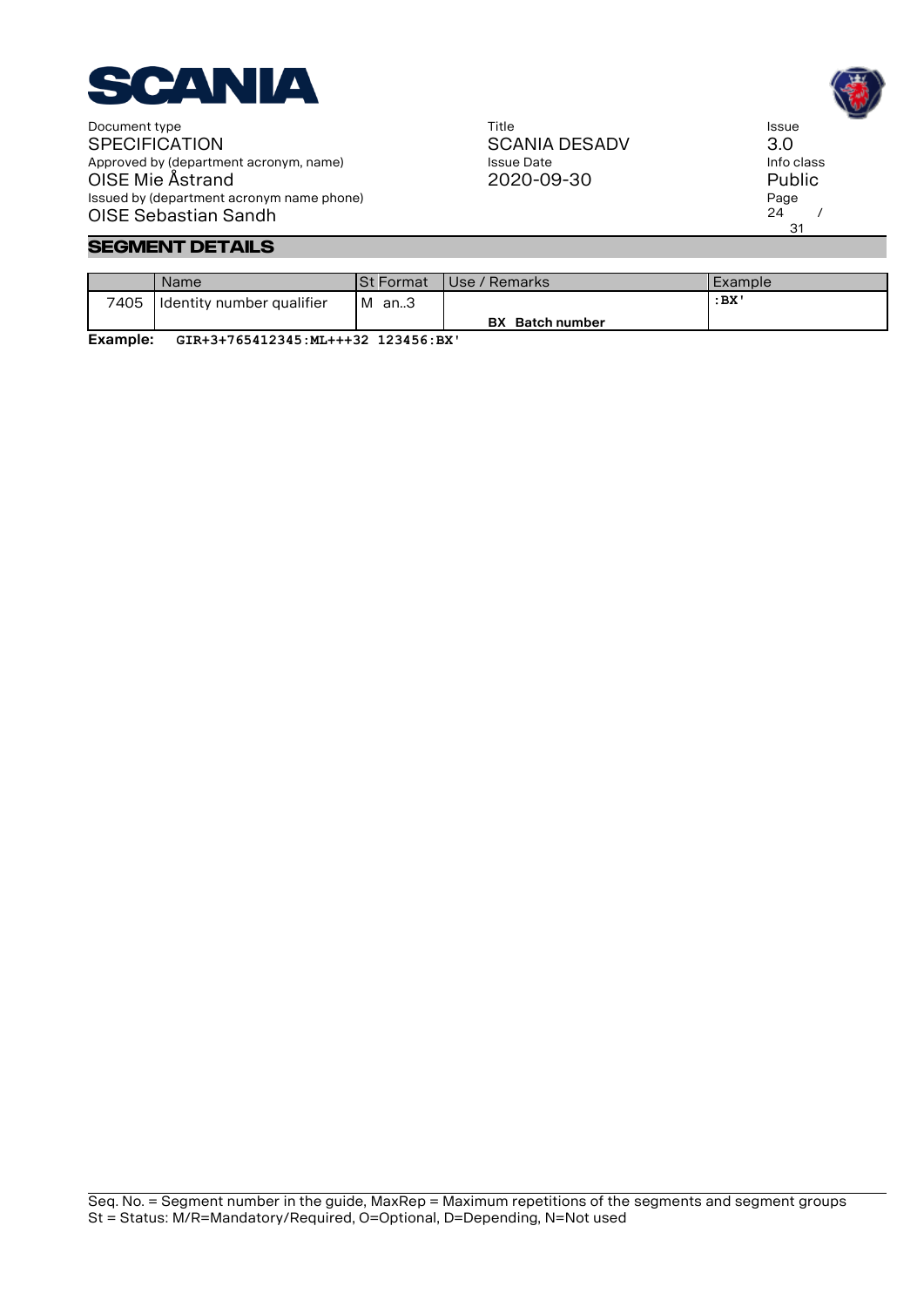

Title SCANIA DESADV Issue Date 2020-09-30



**Segment Details**

| <b>SG10</b> | Status: R<br>MaxRep: 9999              |     | <b>CPS-SG11-SG15</b>  |
|-------------|----------------------------------------|-----|-----------------------|
| <b>SG11</b> | Status:<br>MaxRep: 9999                | - R | PAC-OTY-SG13          |
| <b>SG13</b> | Status: R<br>MaxRep: 1000              |     | PCI-RFF-GIR-SG14      |
| <b>SG14</b> | Status:<br>MaxRep: 99                  | ∩   | GIN                   |
| GIN         | Seg. No.: 16<br>Status: M<br>MaxRep: 1 |     | Goods identity number |

|                  | <b>Name</b>               | <b>St Format</b> | Use / Remarks                                                                                                                                                                                                                                                                             | Example    |
|------------------|---------------------------|------------------|-------------------------------------------------------------------------------------------------------------------------------------------------------------------------------------------------------------------------------------------------------------------------------------------|------------|
| <b>GIN</b>       |                           |                  |                                                                                                                                                                                                                                                                                           | GIN        |
| 7405             | Identity number qualifier | $R$ an. $3$      |                                                                                                                                                                                                                                                                                           | $+BN$      |
|                  |                           |                  | <b>BN</b> Serial number                                                                                                                                                                                                                                                                   |            |
| C <sub>208</sub> | Identity number range     | м                |                                                                                                                                                                                                                                                                                           |            |
| 7402             | Identity number           | an35<br>R.       | <b>Identity Number</b><br>Individual number for each particular<br>article in the package. However, max<br>10 occurences. If there are more<br>article individual numbers an<br>additional GIN segment must be<br>created. To be used after agreement<br>between the supplier and Scania. | +23345566' |

**Example: GIN+BN+23345566'**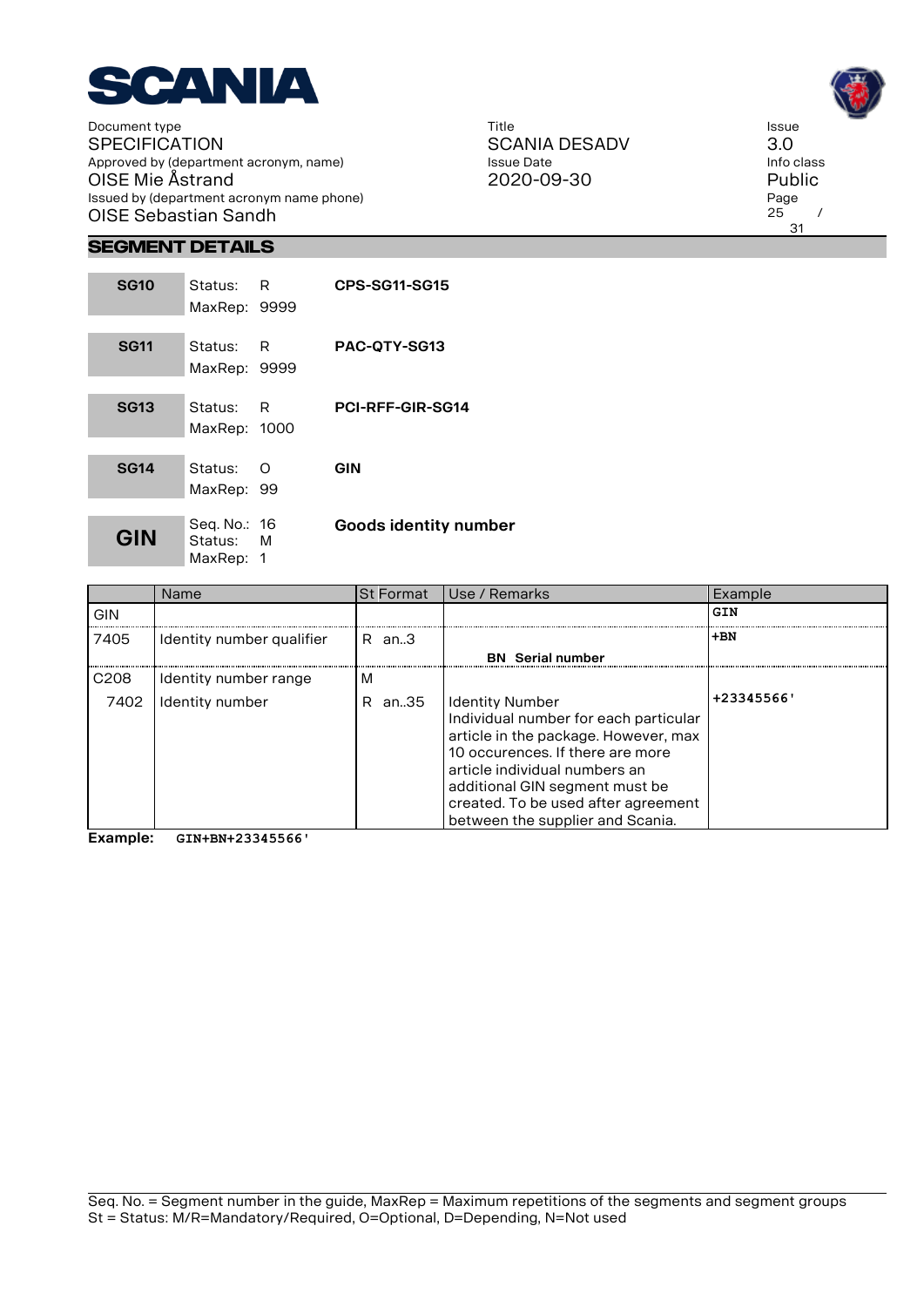

Title SCANIA DESADV Issue Date 2020-09-30



Issue 3.0

Page  $26$  / 31

**Segment Details**

| <b>SG10</b> | Status:<br>MaxRep: 9999              | R | CPS-SG11-SG15       |
|-------------|--------------------------------------|---|---------------------|
| <b>SG15</b> | Status:<br>MaxRep: 9999              | R | <b>LIN-OTY-SG16</b> |
| LIN         | Seq. No.: 17<br>Status:<br>MaxRep: 1 | M | Line item           |

|                  | <b>Name</b>                            | <b>St Format</b> | Use / Remarks                                  | Example  |
|------------------|----------------------------------------|------------------|------------------------------------------------|----------|
| <b>LIN</b>       |                                        |                  |                                                | LIN      |
| 1082             | Line item number                       | N n.6            |                                                |          |
| 1229             | Action request/<br>notification, coded | N an…3           |                                                |          |
| C <sub>212</sub> | Item number identification             | R                |                                                |          |
| 7140             | Item number                            | R an7            | Buyer's Article Number                         | +2535115 |
| 7143             | Item number type, coded                | R an.3           |                                                | :IN      |
|                  |                                        |                  | IN Buyer's item number                         |          |
| C829             | Sub-line information                   | N                |                                                |          |
| 5495             | Sub-line indicator, coded              | N an.3           |                                                | $\div$   |
| 1222             | Configuration level                    | R n2             | Configuration Level                            | +0'      |
|                  |                                        |                  | 0 No level (in single-article<br>package case) |          |

**Example: LIN+++2535115:IN++0'**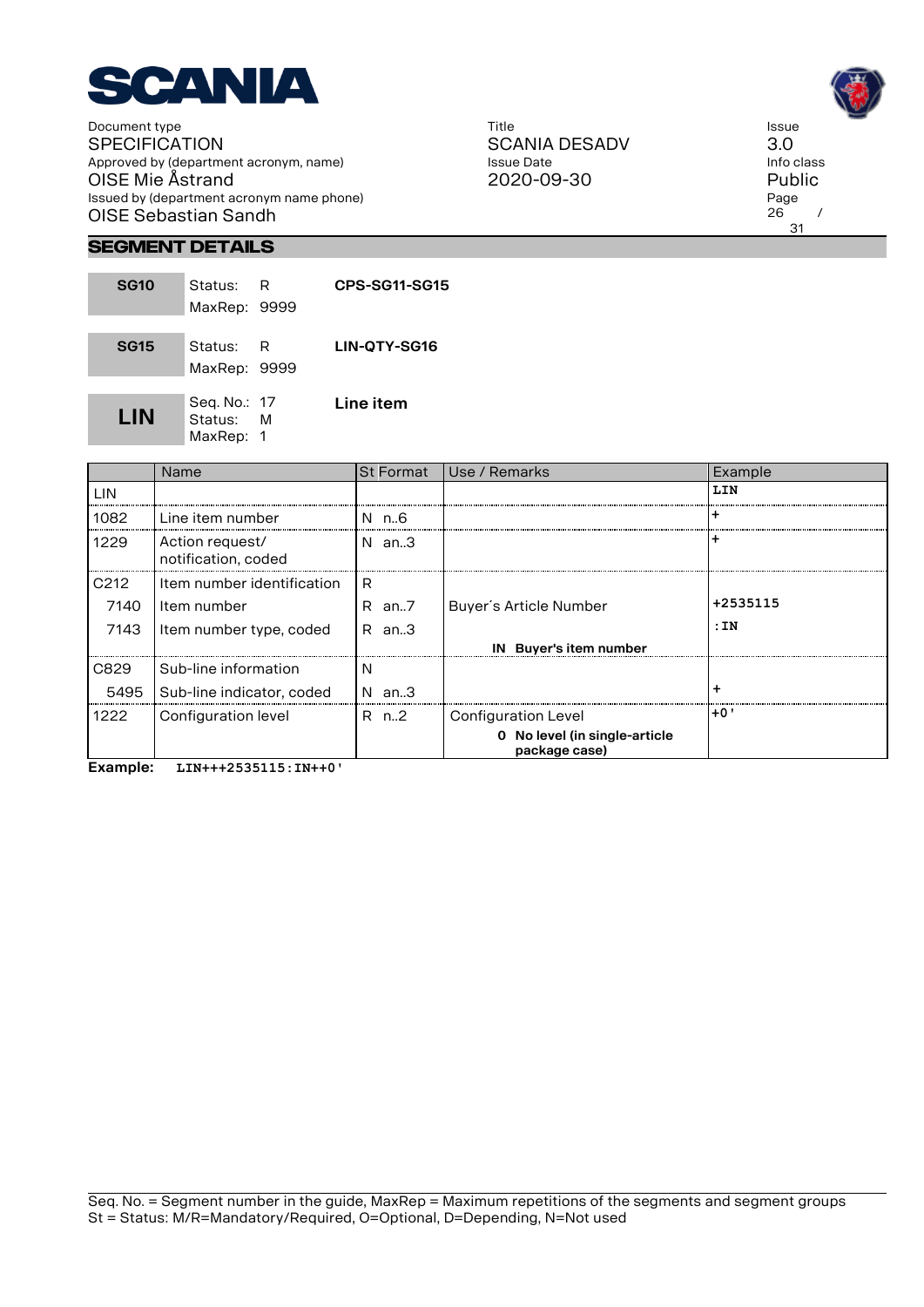

Title SCANIA DESADV Issue Date 2020-09-30



Issue 3.0

Page  $27$  / 31

### **Segment Details**

| <b>SG10</b> | Status: .<br>MaxRep: 9999               | R | CPS-SG11-SG15 |
|-------------|-----------------------------------------|---|---------------|
| <b>SG15</b> | Status:<br>MaxRep: 9999                 | R | LIN-QTY-SG16  |
| <b>QTY</b>  | Seg. No.: 18<br>Status: R<br>MaxRep: 10 |   | Quantity      |

|                  | <b>Name</b>        | <b>St Format</b> | l Use / Remarks                        | Example    |
|------------------|--------------------|------------------|----------------------------------------|------------|
| <b>QTY</b>       |                    |                  |                                        | <b>OTY</b> |
| C <sub>186</sub> | Quantity details   | R                |                                        |            |
| 6063             | Quantity qualifier | R.<br>an3        |                                        | $+12$      |
|                  |                    |                  | 12 Despatch quantity                   |            |
| 6060             | Quantity           | R n9             | Quantity (to be) Despatched            | :250'      |
|                  |                    |                  | To be re-used in the quantity field on |            |
|                  |                    |                  | the M-type of the Odette Transport     |            |
|                  |                    |                  | Label                                  |            |

**Example: QTY+12:250'**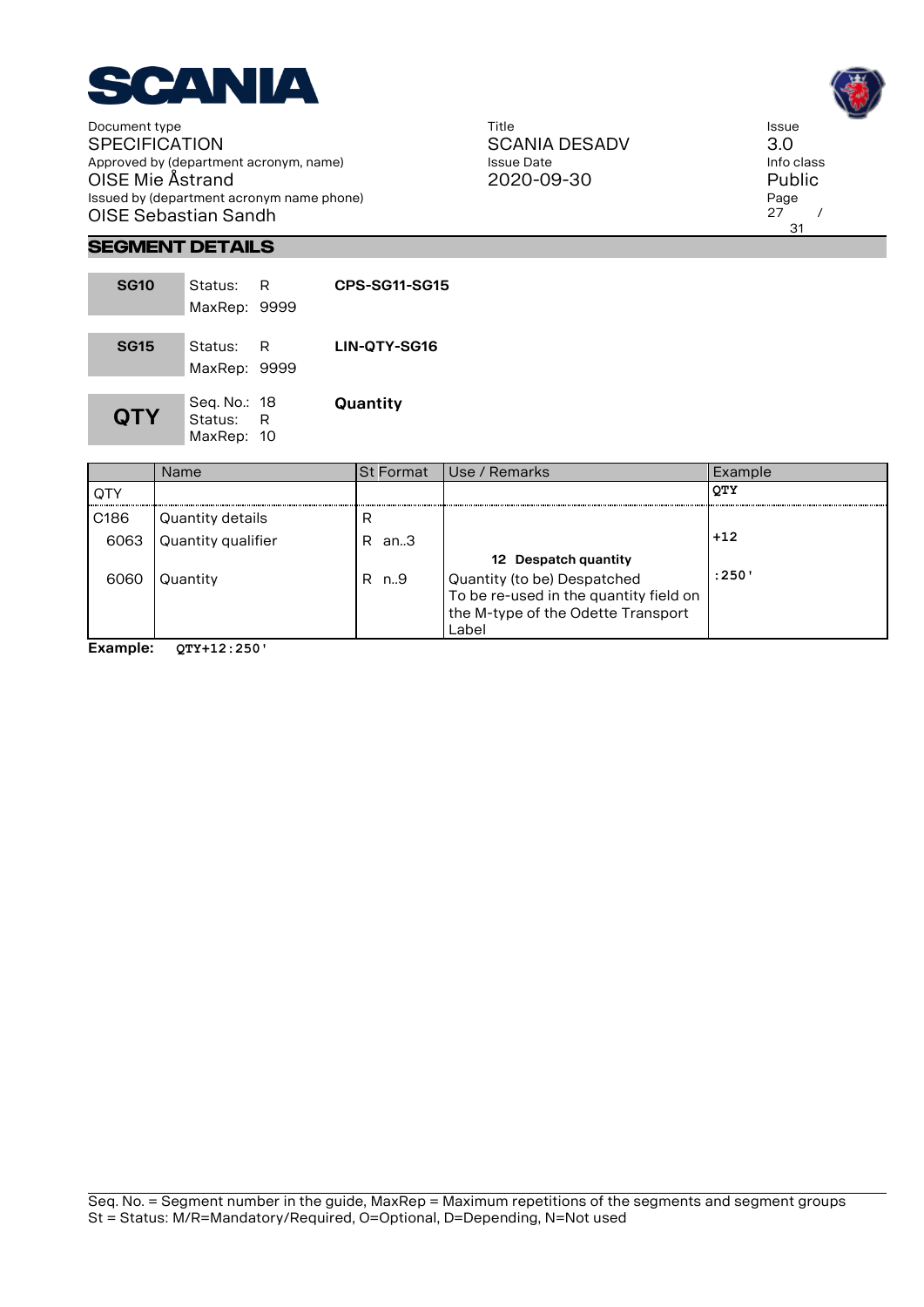

Title SCANIA DESADV Issue Date 2020-09-30



3.0

 $28$  / 31

**Segment Details**

| <b>SG10</b> | Status:<br>MaxRep: 9999                | R | CPS-SG11-SG15 |
|-------------|----------------------------------------|---|---------------|
| <b>SG15</b> | Status:<br>MaxRep: 9999                | R | LIN-QTY-SG16  |
| <b>SG16</b> | Status:<br>MaxRep: 10                  | R | <b>RFF</b>    |
| <b>RFF</b>  | Seq. No.: 19<br>Status: M<br>MaxRep: 1 |   | Reference     |

| :0345601' |
|-----------|
|           |
|           |

Current order number of Scania. Collected from the most recent Delivery Schedule. **Example: RFF+ON:0345601'**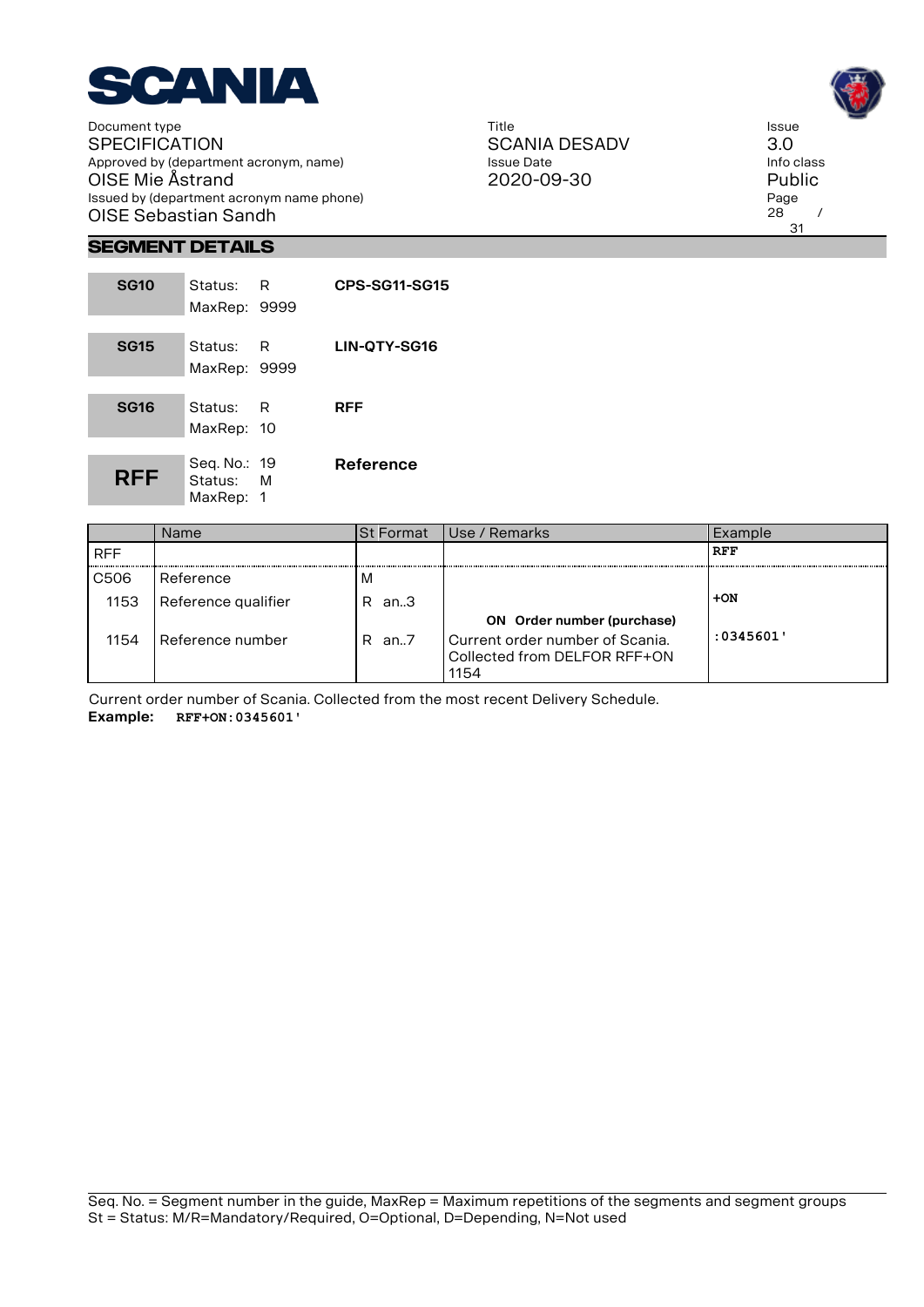

Title SCANIA DESADV Issue Date 2020-09-30



3.0

 $29$  / 31

**Segment Details**

**UNT**

Seq. No.: 20 Status: M MaxRep: 1

#### **MESSAGE TRAILER**

|      | Name                               | ISt Format | l Use / Remarks                        | Example |
|------|------------------------------------|------------|----------------------------------------|---------|
| UNT  |                                    |            |                                        | UNT     |
| 0074 | Number of segments in a<br>message | M n.6      | Number of segments in the message  +19 |         |
| 0062 | Message reference<br>number        | an14<br>M  | Message reference number               | +7654'  |
|      |                                    |            |                                        |         |

**Example: UNT+19+7654'**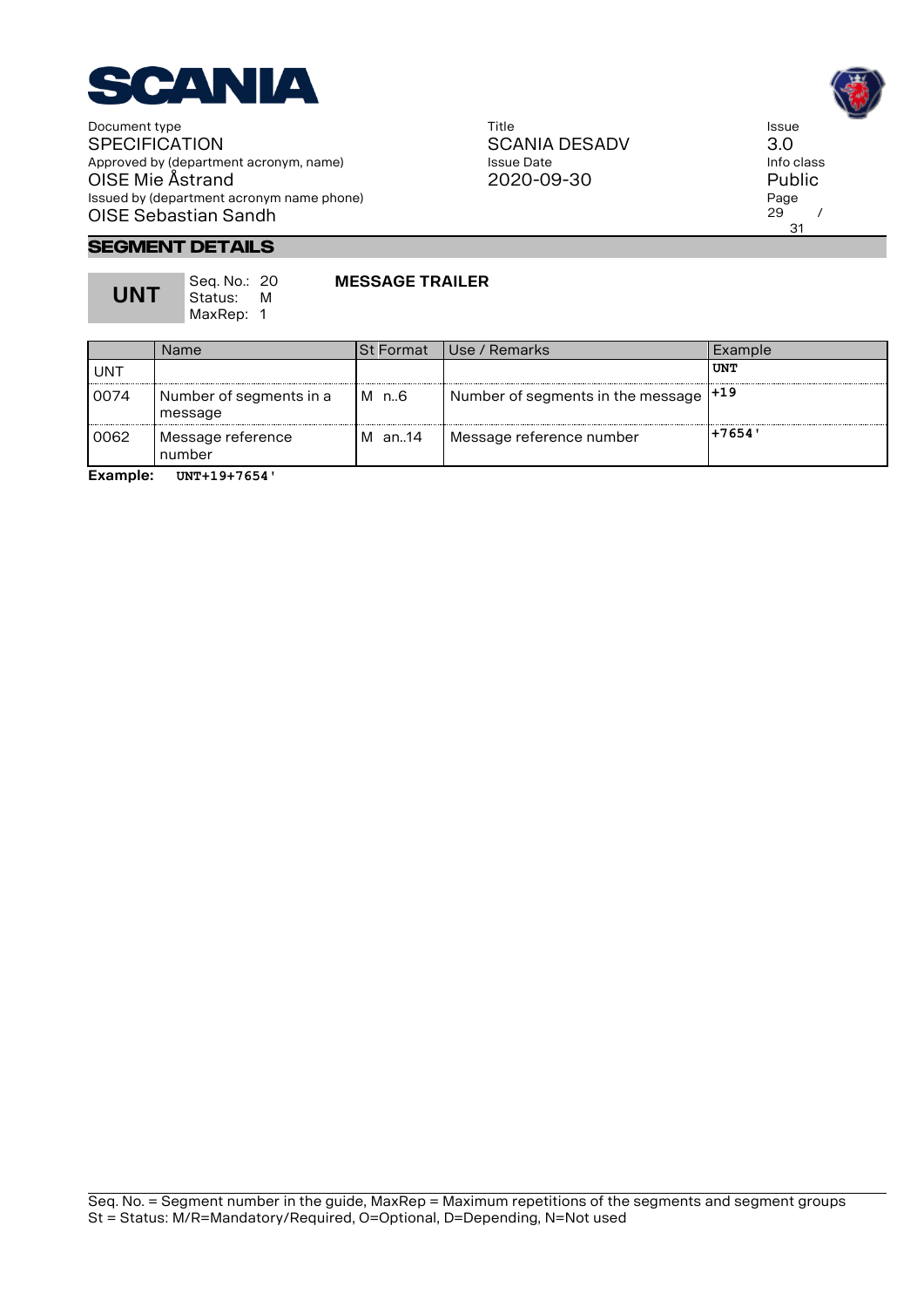

Title SCANIA DESADV Issue Date 2020-09-30

Issue 3.0 Info class Public Page  $30^\circ$  / 31

#### **Segment Details**

**UNZ**

Seq. No.: 21 Status: M MaxRep: 1

#### **INTERCHANGE TRAILER**

|            | Name                             | ISt Format | l Use / Remarks | Example  |
|------------|----------------------------------|------------|-----------------|----------|
| <b>UNZ</b> |                                  |            |                 | UNZ      |
| 0036       | Interchange control count        | IM n.6     |                 |          |
| 0020       | Interchange control<br>reference | l M⊥an14   |                 | ' 13239+ |

**Example: UNZ+1+13239'**